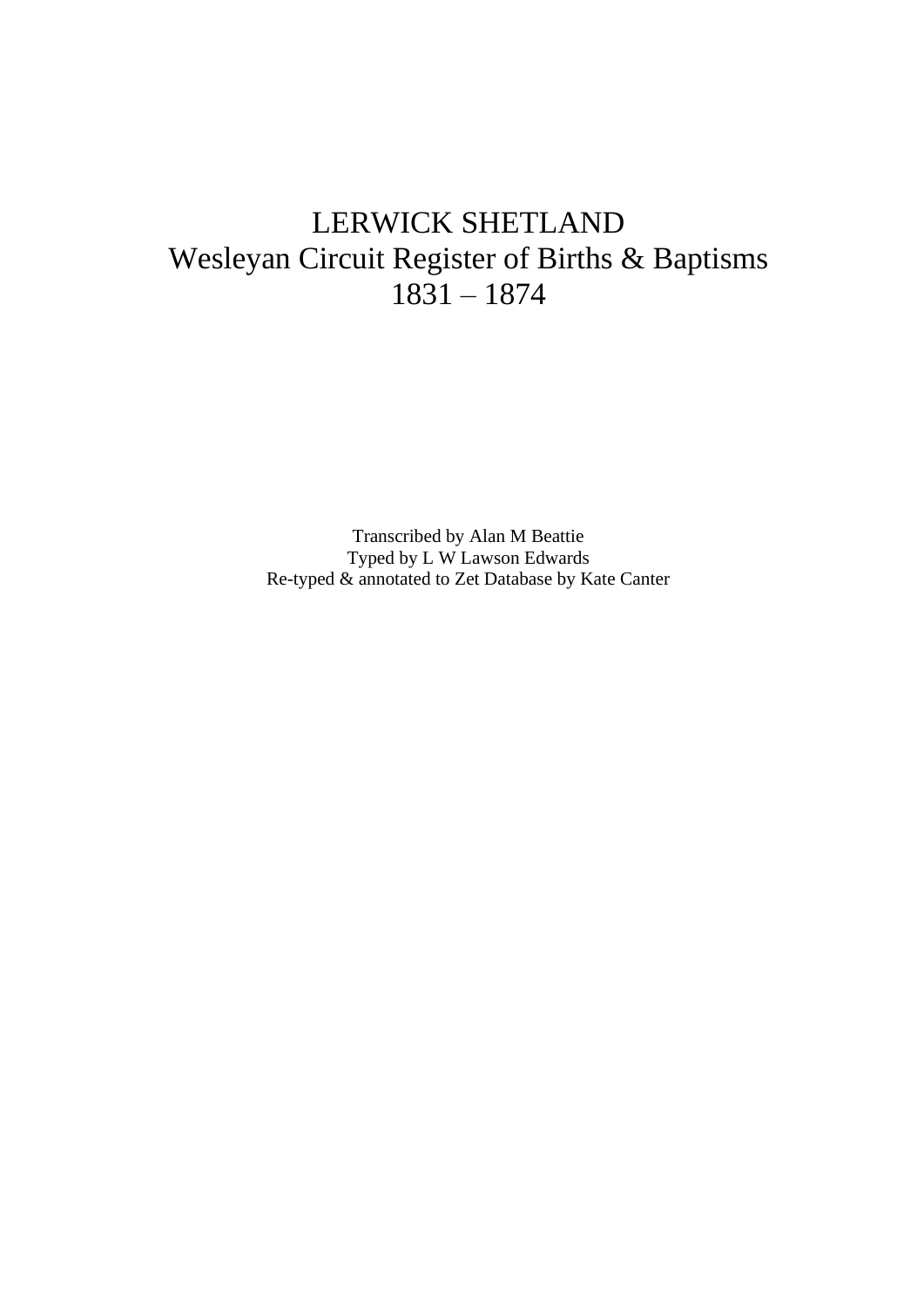## Lerwick, Shetland: Wesleyan Circuit Births & Baptisms 1831 – 1874

| N <sub>0</sub> | <b>Surname</b>     | <b>Christian Name &amp; Parents</b>                                                                                                                                                   | Zet No |
|----------------|--------------------|---------------------------------------------------------------------------------------------------------------------------------------------------------------------------------------|--------|
| 1              | <b>HUNTER</b>      | Elizabeth, daughter of William & Margaret (daughter<br>of Magnus & Marion Hunter) of Quiness, Whiteness:<br>born 15 October 1831, baptised 12 January 1832.                           | 48480  |
| 2              | <b>MAINWAIRING</b> | Robert Jabez Grosvenor, son of Robert, Wesleyan<br>minister, & Lucy Nelson (daughter of John &<br>Elizabeth Grosvenor) of Burravoe, Yell: born 5<br>March 1832, baptised 1 April 1832 | 30203  |
| 3              | <b>GREIG</b>       | Robert William Sinclair, son of George & Mary<br>(daughter of David & Mary Fraser), of Lerwick: born<br>22 May 1832, baptised 26 June 1832 by John<br>Nicolson, Minister.             | 55469  |
| $\overline{4}$ | <b>MALCOLMSON</b>  | Agnes, daughter of Jeremiah & Margaret (Ormond)<br>of Hacksnaby, Dunrossness: born 3 January 1832,<br>baptised 20 February 1832.                                                      | 79998  |
| 5              | <b>GREIG</b>       | Robert William Sinclair, son of George & Mary<br>(daughter of Mary & David Fraser) born 24 May<br>1832, baptised 6 June 1832 by John Newton,<br>minister.                             | 55469  |
| 6              | <b>RIDLAND</b>     | William, son of Robert & Catherine (daughter of<br>Robert & Catherine Wishart) of Dunrossness: born<br>22 March 1832, baptised 24 April 1832.                                         | 78545  |
| $\overline{7}$ | <b>SMITH</b>       | Barbara, daughter of Stewart & Janet of Quendale:<br>born 11 February 1832, baptised 20 March 1832.                                                                                   | 140793 |
| 8              | <b>GAIR</b>        | Jeremiah, son of James & Grizzle of Brough,<br>Nesting: born 11 May 1832, baptised 10 June 1832.                                                                                      | 52272  |
| 9              | <b>RIDLAND</b>     | Andrew, son of George & Jane (daughter of Andrew<br>& Jane Barnson) of Voe, Dunrossness: born 26<br>October 1832, baptised 26 November 1832.                                          | 44606  |
| 10             | YOUNGCLAUSE        | John, son of John & Catherine of Sandwick: born 12<br>June 1832, baptised 1 September 1832.                                                                                           | 221964 |
| 11             | <b>GUNN</b>        | Thomas Nevin, son of Thomas & Elizabeth of<br>Gossaburgh, Yell; born 11 February 1832, baptised<br>10 March 1832.                                                                     | 109465 |
| 12             | <b>INKSTER</b>     | Robert, son of James & Ann (Danielson) of Houll,<br>North Roe: born 24 April 1828, baptised 4 June 1828.                                                                              | 68471  |
| 13             | <b>WATSON</b>      | Catherine, daughter of nameless!!! & Jane (daughter<br>of Grace Burgess) of Lerwick: born 6 March 1827,<br>baptised 29 May 1832.                                                      | 30175  |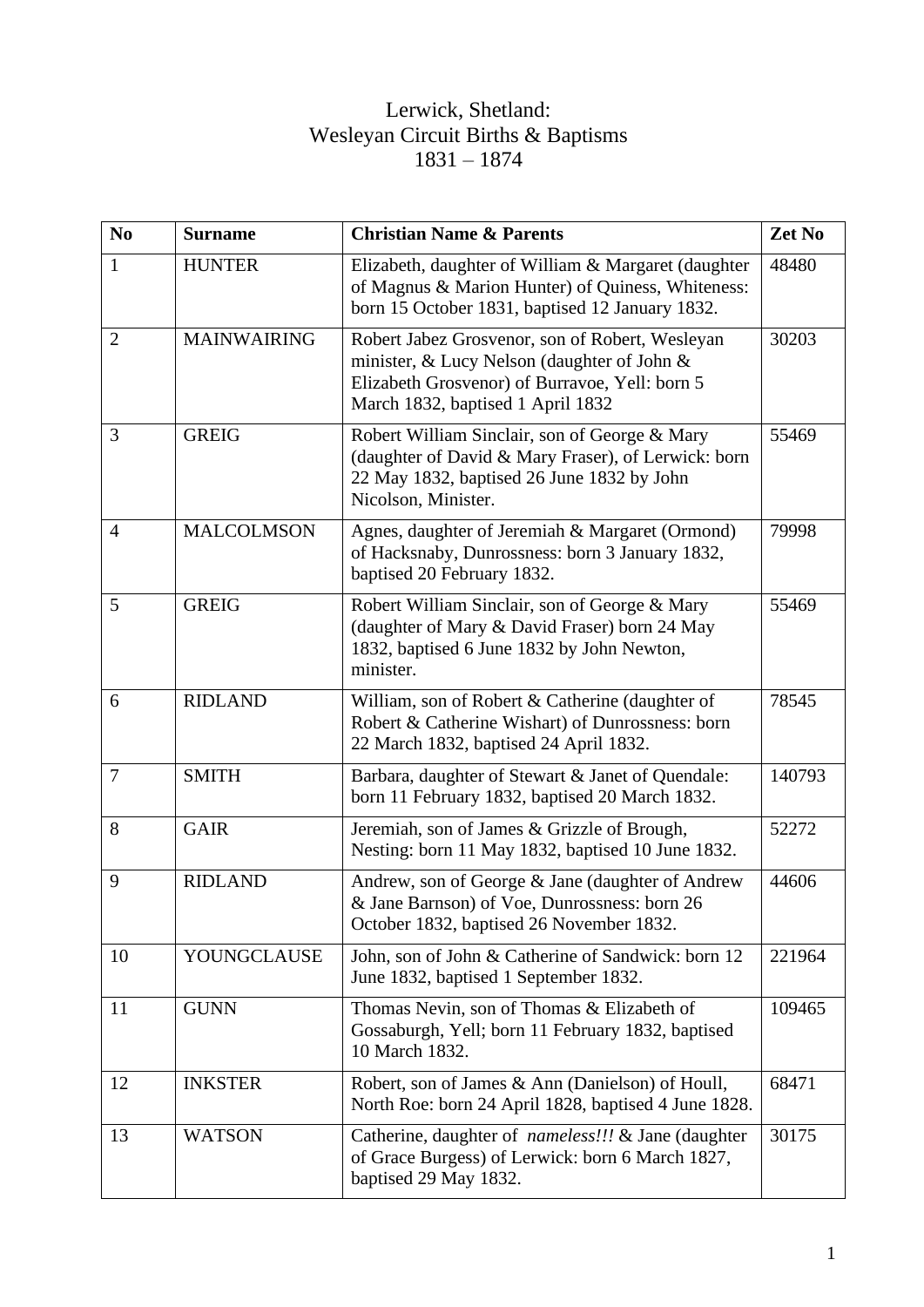| N <sub>0</sub> | <b>Surname</b>   | <b>Christian Name &amp; Parents</b>                                                                                                                                                   | Zet No         |
|----------------|------------------|---------------------------------------------------------------------------------------------------------------------------------------------------------------------------------------|----------------|
| 14             | <b>MARSHALL</b>  | Elizabeth Mouatt, daughter of Andrew & Barbara of<br>Lerwick: born 10 May 1832 baptised 12 June 1832.                                                                                 | 141610         |
| 15             | <b>HALL</b>      | Elizabeth, daughter of John & Christina of Lerwick:<br>born 29 April 1830, baptised 19 June 1832.                                                                                     | 73747          |
| 16             | <b>BROWN</b>     | George, son of Christopher & Elizabeth of Skellbery,<br>Dunrossness: born 3 January 1832, baptised 9 June<br>1832.                                                                    | 110392         |
| 17             | <b>CHEYNE</b>    | Margery, daughter of James & Margery of<br>Dunrossness: born 10 October 1831, baptised 22<br>January 1832.                                                                            | 30202          |
| 18             | <b>BURGESS</b>   | Barbara, daughter of John & Lillis of Lerwick: born<br>12 November 1831, baptised 17 February 1832.                                                                                   | 30208          |
| 19             | <b>ANDERSON</b>  | Thomas Shearer (? Shewan), son of Robert & May of<br>Lerwick: born 1 January 1832, baptised 13 March<br>1832.                                                                         | 111305         |
| 20             | <b>HUMPHRIES</b> | James, of Burra Isle: baptised 23 September 1832.                                                                                                                                     | $\overline{?}$ |
| 21             | <b>BLANCE</b>    | Andrew, son of James & Ann (daughter of Henry &<br>Elizabeth Anderson) of Lerwick: born 28 August<br>1832, baptised 30 September 1832                                                 | 46188.         |
| 22             | No entry         |                                                                                                                                                                                       |                |
| 23             | <b>STOUT</b>     | Oliver, son of Oliver & Andrina (daughter of Oliver<br>& Ellen Smith) of Hillwell, Dunrossness: born 29<br>July 1832, baptised 7 October 1832.                                        | 77529          |
| 24             | <b>STOUT</b>     | Magnuss, , son of Oliver & Andrina (daughter of<br>Oliver & Ellen Smith) of Hillwell, Dunrossness: born<br>29 July 1832, baptised 7 October 1832.                                     | 47376          |
| 25             | <b>BLACK</b>     | Robena, daughter of William & Catherine (daughter<br>of Robert & Isabella Halcrow) of Bigton,<br>Dunrossness: born 26 August 1832, baptised 10<br>October 1832.                       | 194459         |
| 26             | <b>BROWN</b>     | William, son of James & Barbara (daughter of John<br>& Grizzel Arcus) of Rerwick: born 1 August 1832,<br>baptised 10 October 1832.                                                    | 54915          |
| 27             | <b>SINCLAIR</b>  | Catherine, daughter of Adam & Marion (daughter of<br>Jane & Laurence Sinclair) of Plenty, near Bigton in<br>the parish of Sandwick: born 20 August 1832,<br>baptised 11 October 1832. | 90381          |
| 28             | <b>LESLIE</b>    | Clementina, daughter of Robert & Ann (daughter of<br>Robert & Ann Mail) of Exnaboe: born 21 September<br>1832 baptised 4 November 1832.                                               | 141544         |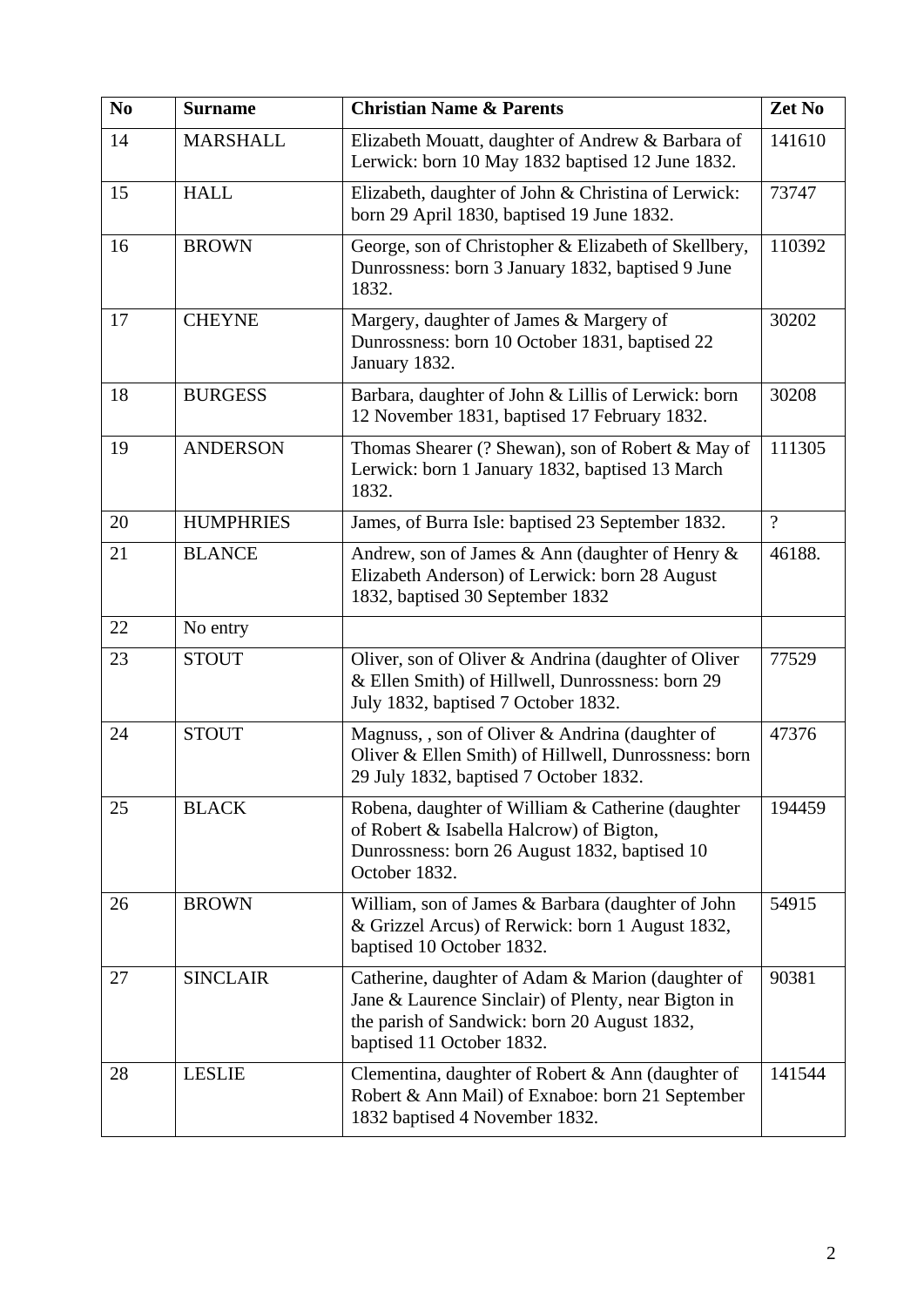| N <sub>0</sub> | <b>Surname</b>    | <b>Christian Name &amp; Parents</b>                                                                                                                                       | Zet No |
|----------------|-------------------|---------------------------------------------------------------------------------------------------------------------------------------------------------------------------|--------|
| 29             | <b>ARCUS</b>      | Margaret, daughter of Andrew & Catherine (daughter<br>of Robert & Catherine Marshall) of Clevegarth,<br>Dunrossness: born 12 September 1832, baptised 3<br>November 1832. | 54567  |
| 30             | <b>HENRY</b>      | Jane, daughter of Magnus & Margaret (daughter of<br>William & Margaret Gilbertson) of Hardbrak,<br>Dunrossness: born 30 June 1832, baptised 3<br>November 1832.           | 123850 |
| 31             | <b>LESLIE</b>     | John, son of Adam & Ellen (daughter of Robert &<br>Ann Mail) of Tolb: born 29 September 1832,<br>baptised 5 November 1832.                                                | 140847 |
| 32             | <b>WILLIAMSON</b> | Malcolm, son of Laurence of Noss, Dunrossness:<br>baptised 6 November 1832.                                                                                               | 140946 |
| 33             | <b>HENRY</b>      | Gavin, son of Walter & Ann (Youngson) of South<br>Scousburgh: born 26 August 1832, baptised 10<br>December 1832.                                                          | 55411  |
| 34             | <b>HUNTER</b>     | James, son of Thomas & Barbara (daughter of<br>Jeremiah & Margaret Smith) of Stromford, Weisdale:<br>born 18 October 1832, baptised 26 November 1832.                     | 48623  |
| 35             | <b>SCOTT</b>      | John, son of Peter & Barbara (daughter of George &<br>Christina Tait) of Braywick, Tingwall: born 29<br>November 1832, baptised 23 December 1832.                         | 194097 |
| 36             | <b>BROWN</b>      | Catherine, daughter of Edward & Margaret (daughter<br>of Thomas & Elizabeth Ramsay) of Lerwick: born 6<br>November 1832, baptised 28 December 1832.                       | 46187  |
| 37             | <b>ANDERSON</b>   | Elizabeth, daughter of John & Janet (daughter of<br>Mary & Gilbert Sutherland) of Brough, Nesting: born<br>18 November 1832, baptised 20 January 1833.                    | 87632  |
| 38             | <b>IRVINE</b>     | Robert, son of William & Jane (Randall) of Catforth,<br>Nesting: born 1 January 1833, baptised 20 January<br>1833.                                                        | 232833 |
| 39             | <b>BROWN</b>      | Margaret Gellie, daughter of James & Jane (daughter<br>of George & Margaret Gellie) of Lerwick: born 19<br>November 1831, baptised 12 January 1833.                       | 54923  |
| 40             | <b>ROBERTSON</b>  | Irvine, son of David & Janet (daughter of Benjamin<br>Laurenson & Catherine Williamson) of Weesdale:<br>born 9 November 1832, baptised 16 January 1833.                   | 35448  |
| 41             | <b>GARRIOCK</b>   | Catherine, daughter of John & Margaret (daughter of<br>Benjamin & Catherine Moncrieff) of Lerwick: born<br>25 January 1833, baptised 1 February 1833.                     | 129691 |
| 42             | <b>TAIT</b>       | James, son of John & Barbara (daughter of John &<br>Tamar Tait) of Weesdale: born 24 April 1833,<br>baptised 5 August 1833.                                               | 14022  |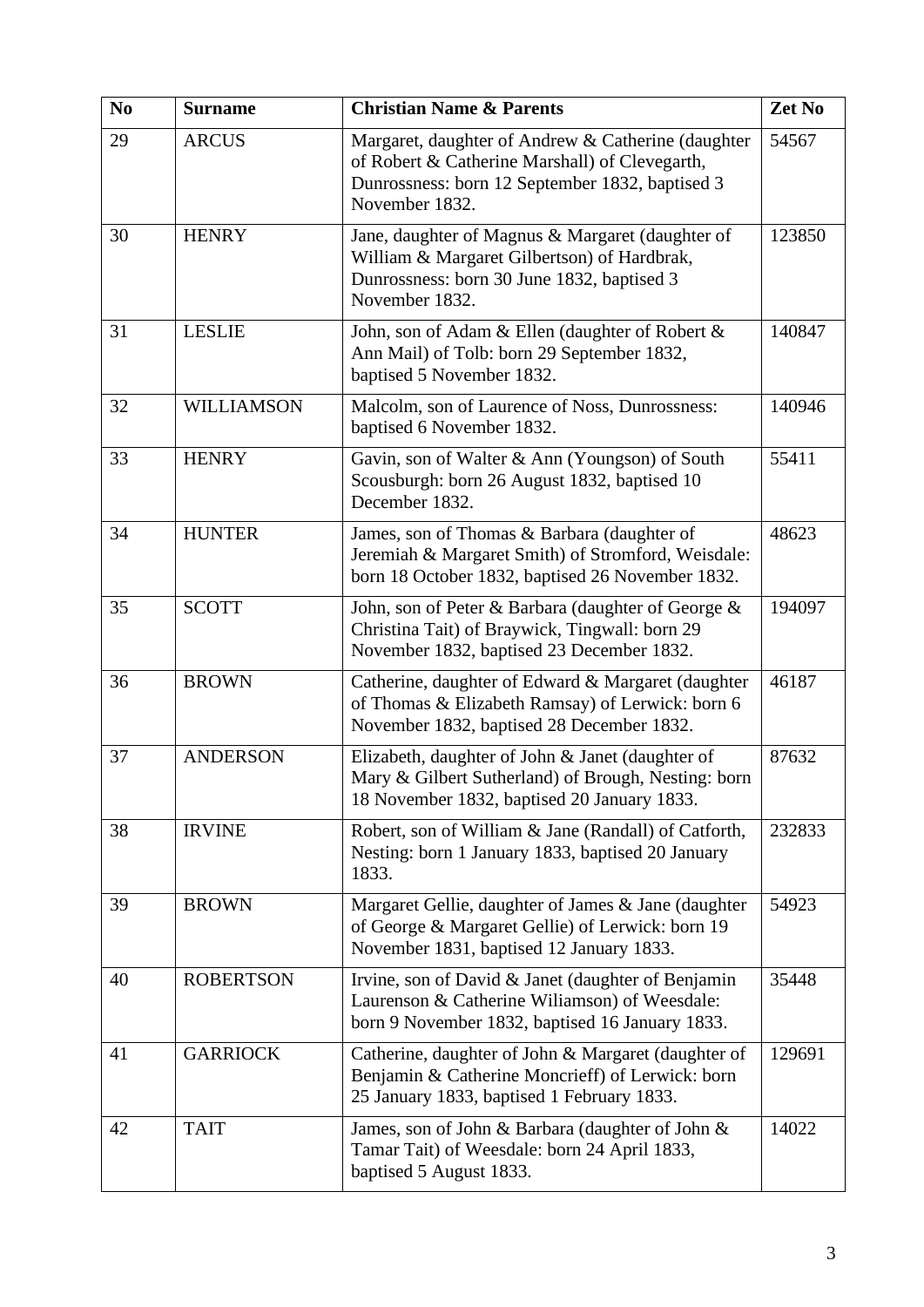| N <sub>0</sub> | <b>Surname</b>     | <b>Christian Name &amp; Parents</b>                                                                                                                              | Zet No |
|----------------|--------------------|------------------------------------------------------------------------------------------------------------------------------------------------------------------|--------|
| 43             | <b>MAINWAIRING</b> | William Henry, son of Robert & Lucy Nelson<br>(daughter of John & Elizabeth Grovesnor) of<br>Burravoe, South Yell: born 23 July 1833, baptised 4<br>August 1833. | 232852 |
| 44             | <b>HICKS</b>       | John Adie, son of Robert & Janetta Harriet (daughter<br>of John & Mary Ann Adie) of Olnafirth: born 9 June<br>1833, baptised 21 August 1833.                     | 63141  |
| 45             | <b>BARCLAY</b>     | John Knowles, son of Alexander & Catherine<br>(daughter of Alexander Anderson) of Whalsay: born<br>30 July 1833, baptised 24 August 1833.                        | 9992   |
| 46             | <b>HARPER</b>      | Andrew, son of Hind & Barbara (daughter of Oliver<br>& Barbara Goudie) of Hoswick: born 2 August 1833,<br>baptised 15 September 1833.                            | 205254 |
| 47             | <b>SMITH</b>       | Martha, daughter of William & Mary (daughter of<br>William & Martha Halcrow) of Seater, Sandwick:<br>born 17 August 1833, baptised 15 September 1833.            | 78552  |
| 48             | <b>BROWN</b>       | Martha Gillie, daughter of James & Jane (daughter of<br>George & Margaret Gellie) of Lerwick: born 5<br>December 1833, baptised 6 January 1834.                  | 54935  |
| 49             | <b>COOPER</b>      | Elizabeth Sands, daughter of William & Catherine<br>(daughter of Andrew & Elizabeth Erasmus) of<br>Lerwick: born 14 September 1833, baptised 14<br>October 1833. | 52867  |
| 50             | <b>ARCUS</b>       | Mary, daughter of William & Mary (daughter of<br>Peter & Ellen Mullar) of Got, Tingwall: born 16<br>December 1833, baptised 2 February 1834.                     | 55482  |
| 51             | <b>DUNCAN</b>      | Gilbert, son of William & Elizabeth (daughter of<br>Gilbert & Catherine Jamieson) of Lerwick: born 16<br>June 1833, baptised 7 July 1833.                        | 232861 |
| 52             | <b>HENDERSON</b>   | Jane, daughter of Henry & Jane (daughter of<br>Lawrence & Martha Hay) of Lerwick: born 30<br>November 1833, baptised 30 December 1833.                           | 117486 |
| 53             | <b>ERSAMUS</b>     | James Johnson, son of John & Margaret (daughter of<br>Robert & Jane Mouett) of Lerwick: born 4 February<br>1834, baptised 27 February 1834.                      | 211172 |
| 54             | <b>DUNCAN</b>      | Elizabeth Davidson, daughter of Erick & Elizabeth<br>(daughter of Lawrence & Ellen Work) of Sandwick;<br>born 24 January 1834, baptised 23 February 1834.        | 83790  |
| 55             | <b>SINCLAIR</b>    | James Mainland, son of Thomas & Ellen (daughter of<br>Adam & Margaret Barnson) of Quendale; born 20<br>February 1832, baptised 10 November 1833.                 | 115662 |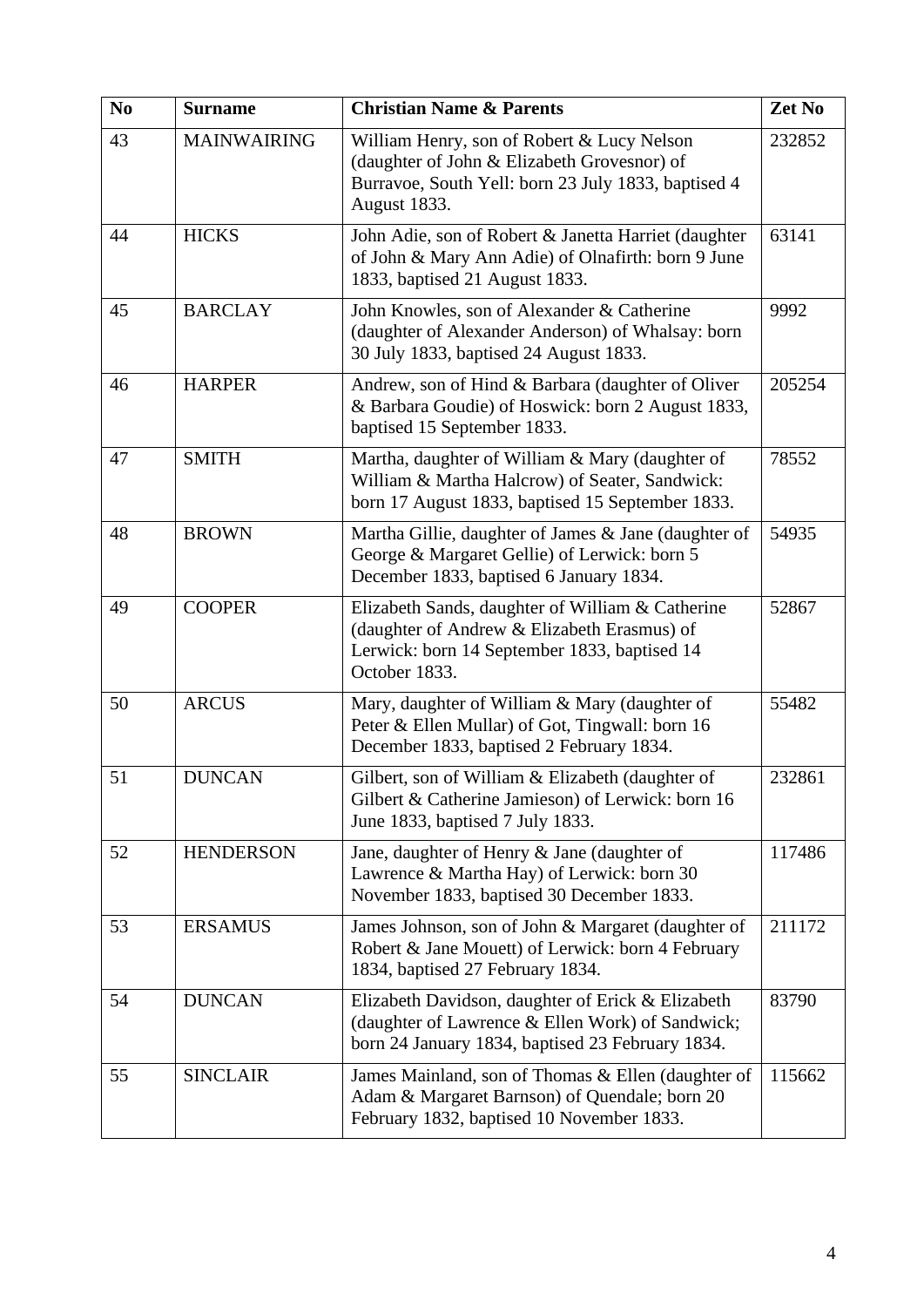| N <sub>0</sub> | <b>Surname</b>    | <b>Christian Name &amp; Parents</b>                                                                                                                                              | Zet No |
|----------------|-------------------|----------------------------------------------------------------------------------------------------------------------------------------------------------------------------------|--------|
| 56             | <b>GREIG</b>      | Ann Goudie, daughter of George & Mary (daughter<br>of David & Mary Frazier) of Lerwick; born 17<br>January 1834, baptised 25 February 1834.                                      | 55470  |
| 57             | <b>JAMESON</b>    | John, son of Magnus & Penelope Irving (daughter of<br>Hector & Elizabeth Irvine) of Hardbreaks,<br>Dunrossness; born 19 July 1827, baptised 12 August<br>1834.                   | 83616  |
| 59             | <b>BLANCE</b>     | Henry, son of James & Ann (daughter of Henry $\&$<br>Elizabeth Anderson) of Lerwick; born 23 September<br>1834, baptised 19 October 1834.                                        | 59278  |
| 60             | <b>ANDERSON</b>   | John Smith, son of Peter & Jane (daughter of Oliver<br>[Smith] & Marion Duncan) of Lerwick; born 11<br>March 1834, baptised 26 March 1834.                                       | 14600  |
| 61             | <b>JAMIESON</b>   | George Linklater Yorston, son of Erasmus & Grizzle<br>(daughter of Gavin Goudie & Margaret Henderson)<br>of Mousa Isle, Sandwick; born 14 January 1834,<br>baptised 10 May 1834. | 233015 |
| 62             | <b>LESLIE</b>     | Margaret, daughter of James & Grace (daughter of<br>Robert Anderson & Grace Mouatt) of Ringiste,<br>Dunrossness; born 27 October 1831, baptised 18<br>March 1834.                | 79195  |
| 63             | <b>LESLIE</b>     | Robert, son of the same, born 25 August 1832,<br>baptised 18 March 1834.                                                                                                         | 233016 |
| 64             | <b>MALCOLMSON</b> | Lawrence, son of Jeremiah & Margaret, (daughter of<br>Robert & Agness Omane) of Exnaboe; born 25 May<br>1834, baptised 27 August 1834.                                           | 162558 |
| 65             | <b>GARRICK</b>    | Jessie Garrick, daughter of Henry & Janet (daughter<br>of Alexander & Jane Sinclair) of Exneboe; born 25<br>May 1834, baptised 27 August 1834.                                   | 139612 |
| 66             | <b>CATTON</b>     | Amelia Scolly, daughter of James, Wesleyan<br>Minister of Lerwick & Mary (daughter of John &<br>Ann Arthurson); born 30 July 1834, baptised 4<br>September 1834.                 | 30168  |
| 67             | <b>STOUT</b>      | Agnes, daughter of Oliver & Anderina (daughter of<br>Oliver & Ellen Smith) of Hillwell, Dunrossness; born<br>13 July 1834, baptised 20 September 1834.                           | 77530  |
| 68             | <b>HUNTER</b>     | Robinson Brean, son of William & Margaret of<br>Quiness, Whiteness, born -------, baptised ------ by<br>Robinson Brean, Minister.                                                | 48481  |
| 69             | <b>STOUT</b>      | Barbara, daughter of Thomas & Mary of Fair Isle,<br>born 30 April 1833, baptised 27 June 1834.                                                                                   | 100188 |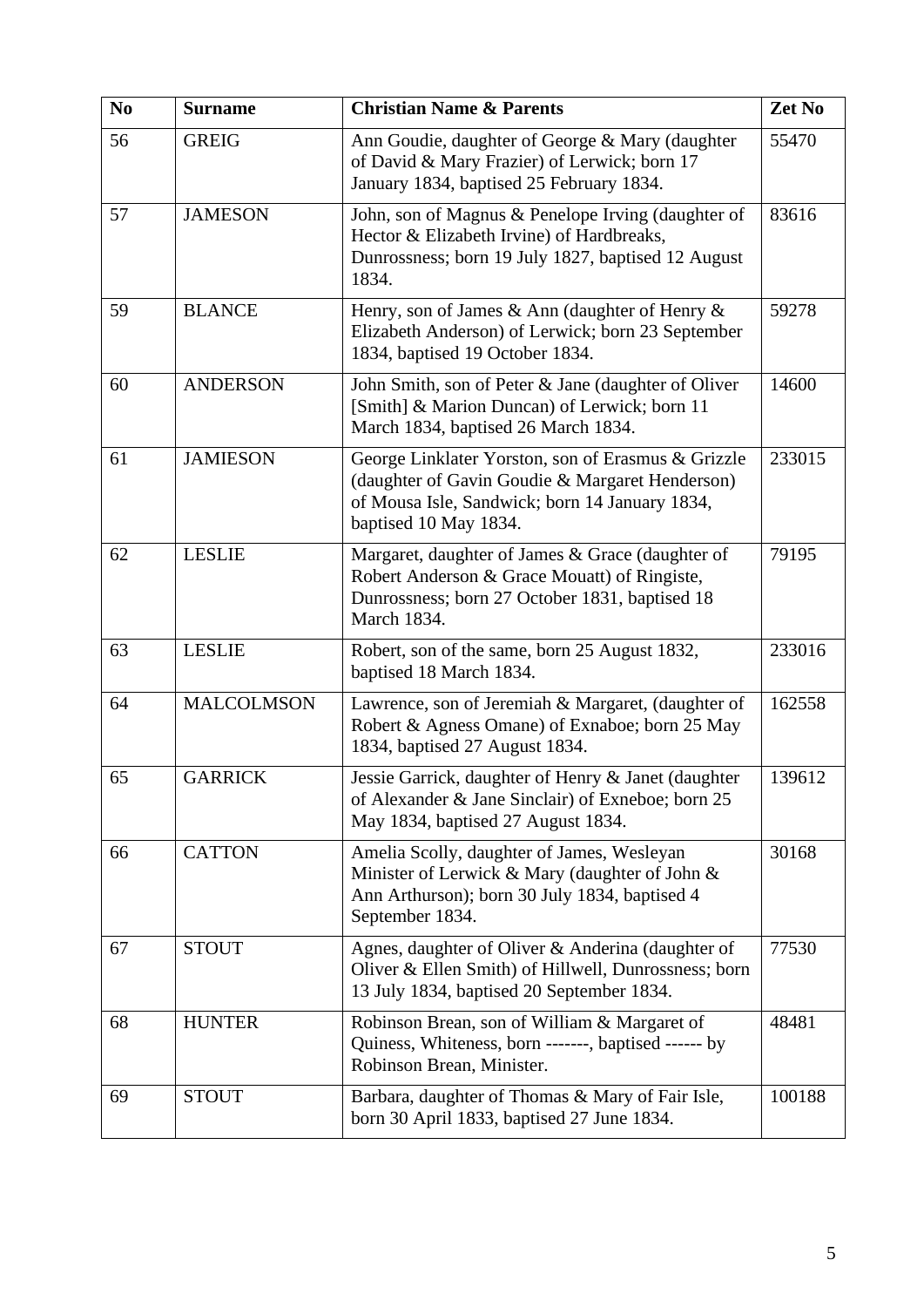| N <sub>0</sub> | <b>Surname</b>  | <b>Christian Name &amp; Parents</b>                                                                                                                                                                                         | Zet No          |
|----------------|-----------------|-----------------------------------------------------------------------------------------------------------------------------------------------------------------------------------------------------------------------------|-----------------|
| 70             | <b>SINCLAIR</b> | Margaret, daughter of Adam & Marion (daughter of<br>Laurence & Jane Sinclair) of Bigtown; born 19<br>March 1835, baptised 2 April 1835.                                                                                     | 46186           |
| 71             | <b>THOMASON</b> | Ann, daughter of Thomas & Ann (daughter of Gilbert<br>& Margaret Hall) of Weesdale; born 9 April 1835,<br>baptised 29 May 1835.                                                                                             | 30170           |
| $72\,$         | <b>McBETH</b>   | Arthur Gifford, son of Andrew & Mary (daughter of                                                                                                                                                                           | 233019          |
| 73<br>74       |                 | James & Ann Manson) of Lerwick; born 29 July<br>1830, baptised 25 August 1830, also their children<br>John, born 28 September 1833, baptised 15 October<br>1833 & Mary Gifford, born 31 May 1835, baptised<br>14 June 1835. | 139591<br>80987 |
| 75             | <b>HALL</b>     | Robert, son of John & Christina (daughter of Robert<br>& Mary Thompson) of Lerwick; born 17 April 1834,<br>baptised 15 June 1835.                                                                                           | 55494           |
| 76             | <b>TUFF</b>     | Alexander, son of William & Philadelphia (daughter<br>of Hugh & Janet Sinclair) of Quarff; born 16 March<br>1833, baptised --------                                                                                         | 29552           |
| 77             | <b>TUFF</b>     | Barbara, daughter of William & Philadelphia<br>(daughter of Hugh & Janet Sinclair) of Quarff; born<br>12 March 1835, baptised -------                                                                                       | 29553           |
| 78             | <b>BROWN</b>    | Margaret Goudy, daughter of Edward & Margaret<br>(daughter of Thomas & Elizabeth Ramsey) of<br>Lerwick; born 10 May 1835, baptised 5 July 1835.                                                                             | 46189           |
| 79             | <b>JAMIESON</b> | Ursula, daughter of Jacob & Barbara (daughter of<br>Magnus & Ursula Jamieson) of Lerwick; born 15<br>July 1833, baptised ------.                                                                                            | 170622          |
| 80             | <b>IRVINE</b>   | Catherine, daughter of Buchan & Ellen of Lerwick;<br>born 28 June 1835, baptised 12 July 1835.                                                                                                                              | 183728          |
| 81             | <b>DUNCAN</b>   | Gilbert, son of William & Elizabeth (daughter of<br>Gilbert & Catherine Jamieson) of Lerwick; born 16<br>June 1833, baptised 7 July 1833.                                                                                   | 232861          |
| 82             | <b>DUNCAN</b>   | Ann, daughter of the William & Elizabeth (daughter<br>of Gilbert & Catherine Jamieson) of Lerwick; born<br>18 April 1835, baptised 15 May 1835.                                                                             | 232862          |
| 83             | <b>JOHNSON</b>  | Thomas Halcrow, son of Alexander & Agnes<br>(daughter of Peter & Marion Halcrow) of Hoswick;<br>born 12 September 1835, baptised 18 October 1835.                                                                           | 233038          |
| 84             | <b>TAIT</b>     | Daughter of John; born 7 October 1835, baptised 18<br>October 1835.                                                                                                                                                         | 6147            |
| 85             | <b>BAIN</b>     | Alexander, son of William; born ----- baptised ----                                                                                                                                                                         | $\overline{?}$  |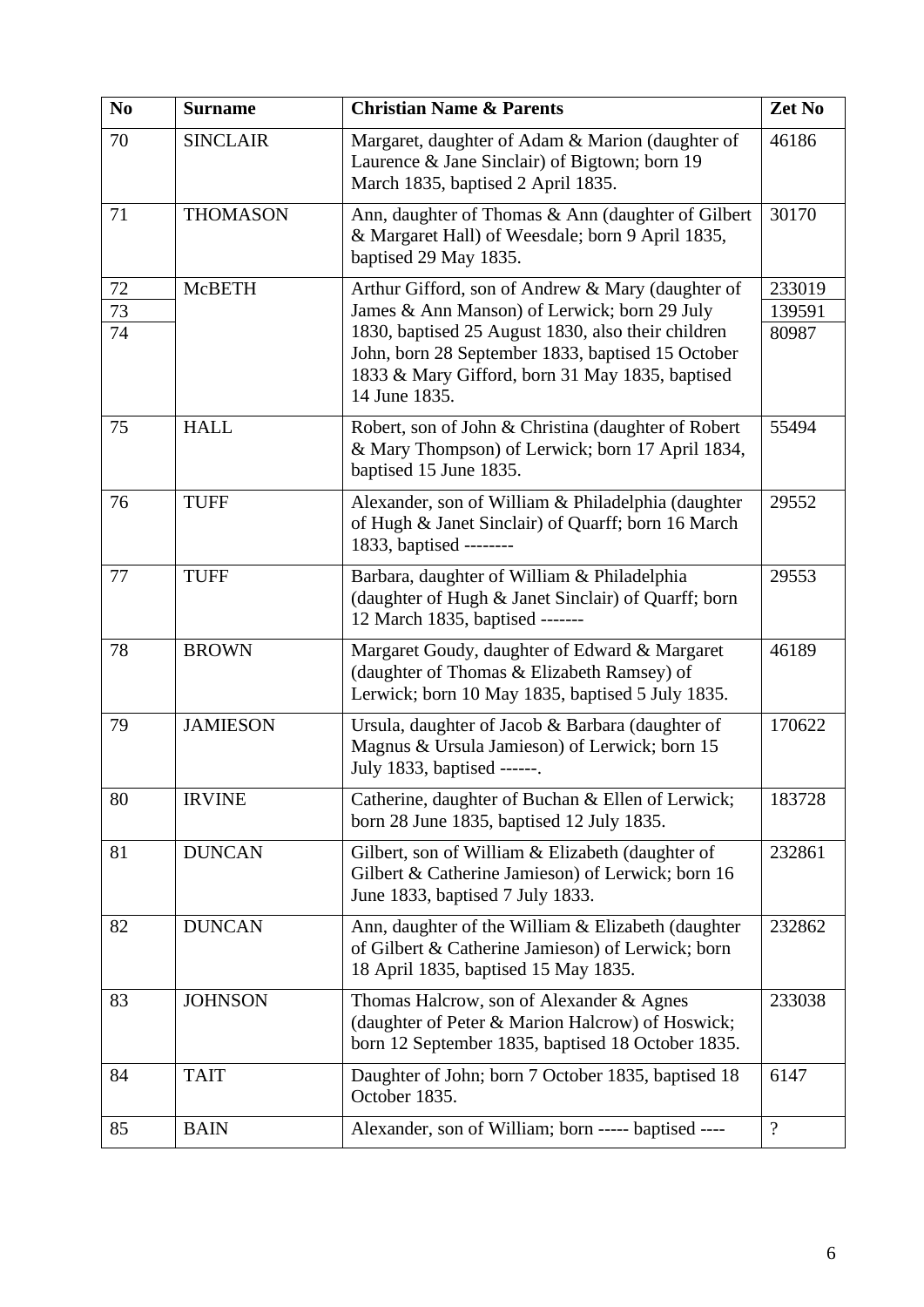| N <sub>0</sub> | <b>Surname</b>   | <b>Christian Name &amp; Parents</b>                                                                                                                            | Zet No |
|----------------|------------------|----------------------------------------------------------------------------------------------------------------------------------------------------------------|--------|
| 86             | <b>MAIL</b>      | James, son of Robert & Christinia (daughter of<br>Charles & Alice Goodlad) of Exonby, Dunrossness;<br>born 9 January 1835, baptised 7 February 1835.           | 116752 |
| 87             | <b>HENRY</b>     | Jane, daughter of Walter & Ann (daughter of John &<br>Elizabeth Yonson) of Scousburgh; born 15 July 1835,<br>baptised 8 August 1835.                           | 117364 |
| 88             | <b>ANDERSON</b>  | Gilbert, son of John & Jannet (daughter of Gilbert $\&$<br>Mary Sutherland) of Brough, Nesting; born 19<br>August 1835, baptised 30 November 1835.             | 29162  |
| 89             | <b>HENRY</b>     | Janet, daughter of Laurence & Barbara (daughter of<br>William & Margaret Gilbert) of Barlen, Dunrossness;<br>born 19 September 1835, baptised 8 November 1835. | 52601  |
| 90             | <b>DOWEL</b>     | Jane, daughter of Irvin & Margaret (daughter of<br>Andrew & Christina Cogle) of Lerwick; born 12<br>November 1835, baptised 31 December 1835.                  | 185580 |
| 91             | <b>JOHNSON</b>   | John, son of William & Janet (daughter of Thomas &<br>Margaret Johnson) of Scousburgh; born 30<br>September 1835, baptised -------.                            | 46191  |
| 92             | <b>HARPER</b>    | James, son of Thomas & Margery (daughter of<br>Robert & Christinia Lesk) of Lerwick; born 27<br>November 1835, baptised 27 January 1836.                       | 46200  |
| 93             | <b>RIDLAND</b>   | Elspeth, daughter of George & Ann (daughter of<br>Andrew & Jane Barnson) of Voe, Dunrossness; born<br>9 March 1835, baptised 1 May 1835.                       | 44609  |
| 93 (sic)       | <b>HARPER</b>    | Elizabeth Georgina Bruce, daughter of Hind &<br>Barbara (daughter of -------) of Hoswick; born 6<br>February 1836, baptised 6 March 1836.                      | 205255 |
| 94             | <b>BROWN</b>     | Ann, daughter of James & Christinia (daughter of<br>Ann & Gilbert Jamson) of Lerwick; born 31 January<br>1836, baptised 17 March 1836.                         | 212148 |
| 95             | <b>JAMSON</b>    | Gilbert, son of James & Ann (daughter of William &<br>Jennet Brown) of Dunrossness; born 22 August 1835,<br>baptised 18 September 1835.                        | 216668 |
| 96             | <b>SINCLAIR</b>  | Robert, son of James & Ursula of Outvoe; born 18<br>October 1835, baptised 27 December 1835.                                                                   | 141010 |
| 97             | <b>OLLASON</b>   | Mary, daughter of Peter & Catherine (daughter of<br>James & Helen Sinclair) of Crugarth, Burra &<br>Quarff; born 17 June 1835, baptised ----- ------ 1835.     | 220890 |
| 98             | <b>ROBERTSON</b> | John Strong, son of James & Jane of Lavinwick,<br>Sandwick; born 20 March 1836, baptised 1 April<br>1836.                                                      | 118343 |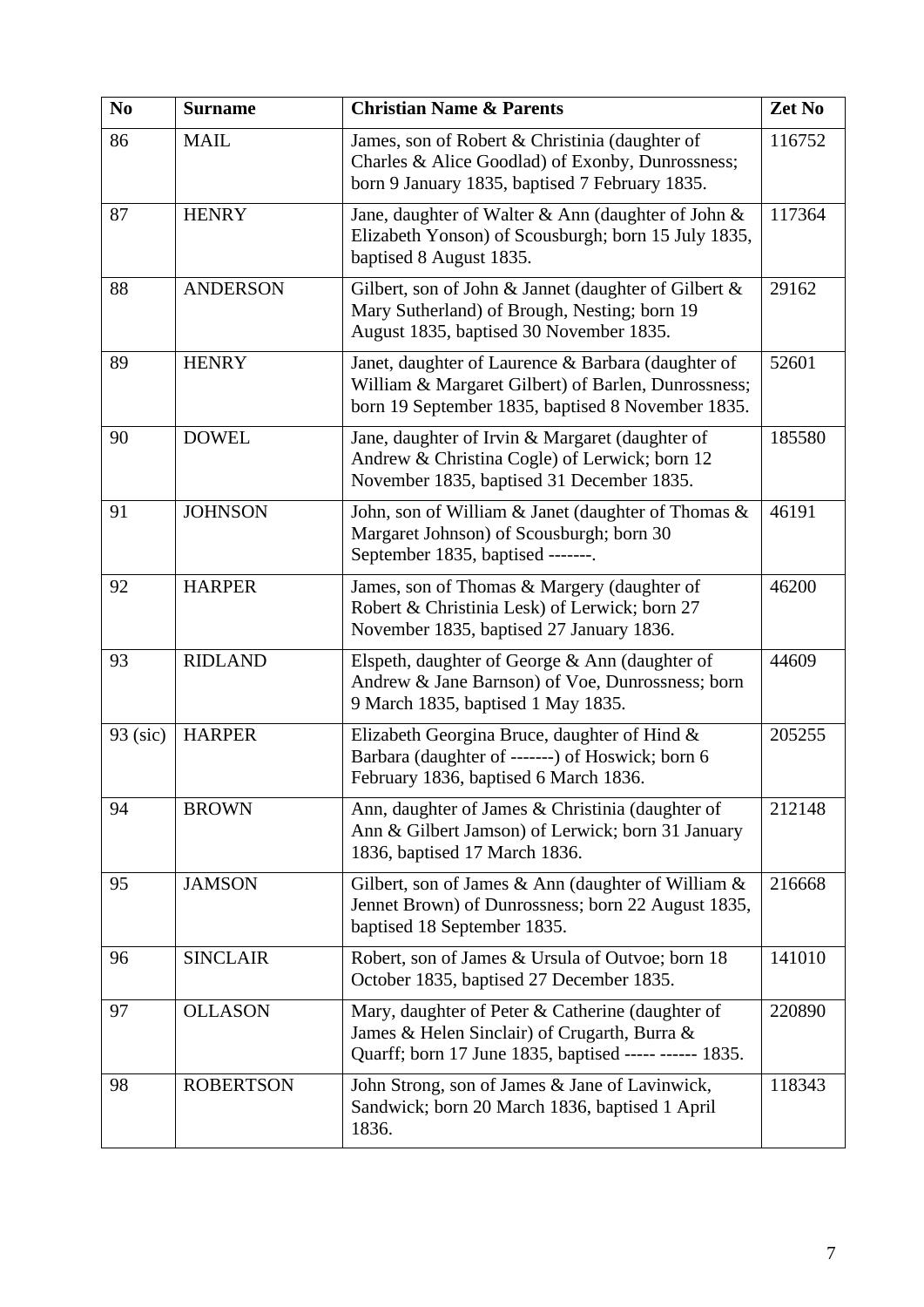| N <sub>0</sub> | <b>Surname</b>  | <b>Christian Name &amp; Parents</b>                                                                                                                    | Zet No |
|----------------|-----------------|--------------------------------------------------------------------------------------------------------------------------------------------------------|--------|
| 99             | <b>DUNCAN</b>   | Ann, daughter of William & Elizabeth (daughter of<br>Gilbert & Catherine Jamieson) of Lerwick; born 18<br>April 1835, baptised 15 May 1835.            | 232862 |
| 100            | <b>SMITH</b>    | James Jamieson, son of Nicholas & Mary (daughter<br>of Peter Halcrow) of Hoswick; born 24 November<br>1834, baptised 21 December 1834.                 | 60981  |
| 101            | <b>GOWDY</b>    | Robert, son of John & Robina (daughter of Robert &<br>Jannet Robertson) of Lerwick; born 28 February<br>1836, baptised 14 March 1836.                  | 190669 |
| 102            | <b>JAMIESON</b> | William Atkin, son of Erasmus & Grace (daughter of<br>Robert & Margaret Goudy) of Mousla Isle, born 3<br>May 1836, baptised 29 May 1836.               | 233014 |
| 103            | <b>BLANCE</b>   | Barbara Charlotte, daughter of James & Ann<br>(daughter of Henry & Elizabeth Anderson) of<br>Lerwick; born 10 July 1836, baptised 14 August<br>1836.   | 59279  |
| 104            | <b>RIDLAND</b>  | Robert, son of William & Mary (daughter of Robert<br>& Catherine Sinclair) of Clumly; born 8 November<br>1835, baptised 16 February 1836.              | 46207  |
| 105            | <b>GARRICK</b>  | Christina Sinclair, daughter of Henry & Janet<br>(daughter of Alexander & Jane Sinclair) of Exneboe;<br>born 12 August 1836, baptised 7 November 1836. | 168515 |
| 106            | <b>SMITH</b>    | William, son of Steward & Janet (daughter of<br>Thomas & Barbara Johnson) of Quendal; born 11<br>June 1836, baptised 8 November 1836.                  | 74372  |
| 107            | <b>STRONG</b>   | Ann, daughter of Robert & Catherine (daughter of<br>Laurence & Jane Sinclair) of Rerwick; born 29 June<br>1836, baptised 8 November 1836.              | 93574  |
| 108            | NICKOLDSON      | David, son of Malcolm & Catherine (daughter of<br>Robert & Elizabeth Guthrie) of Lerwick; born 1<br>November 1836, baptised 11 November 1836.          | 44091  |
| 109            | <b>STOUT</b>    | George Clarke, son of Oliver & Andrina (daughter of<br>Oliver & Hellen Smith) of Gulberwick; born 16<br>October 1836, baptised 5 December 1836.        | 67167  |
| 110            | <b>BROWN</b>    | Agnes Jean, daughter of James & Jean (daughter of<br>George & Margaret Gellie) of Lerwick; born 26<br>October 1836, baptised 5 September 1836 (sic).   | 54931  |
| 111            | <b>SMITH</b>    | Thomas Wilson, son of John & Agnes (daughter of                                                                                                        | 233069 |
| 112            |                 | Andrew & Jane Wilson) of Rerwick; born 9 October<br>1836, baptised 10 December 1836; also John, his<br>twin.                                           | 233070 |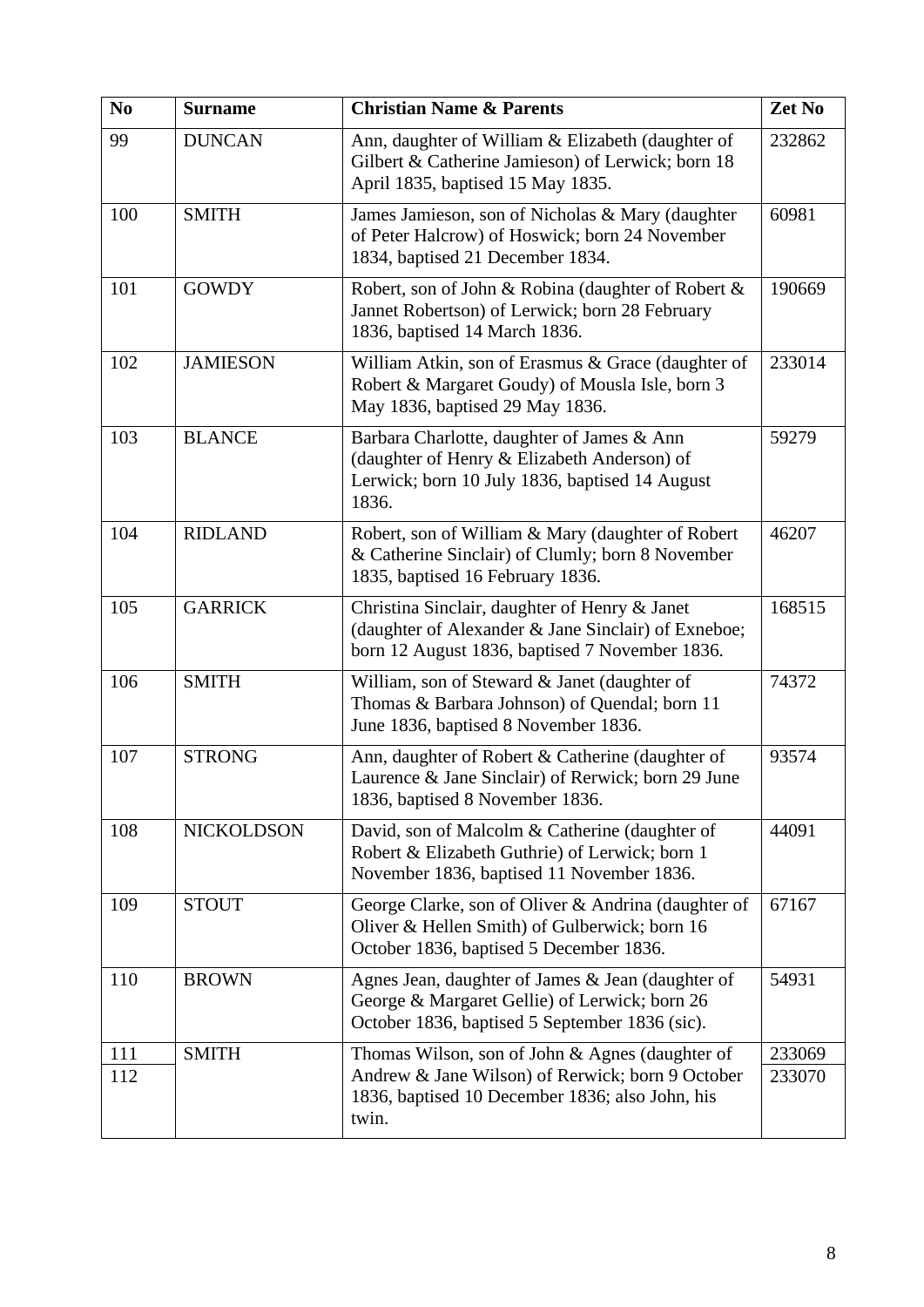| N <sub>0</sub> | <b>Surname</b>    | <b>Christian Name &amp; Parents</b>                                                                                                                                                           | Zet No         |
|----------------|-------------------|-----------------------------------------------------------------------------------------------------------------------------------------------------------------------------------------------|----------------|
| 113            | <b>SINCLAIR</b>   | Jane, daughter of John & Hellen (daughter of James<br>& Janet Sinclair) of Rerwick; born 27 September<br>1836, baptised 10 December 1836.                                                     | 140941         |
| 114            | <b>ROBERTSON</b>  | Elizabeth Sinclair, daughter of Robert & Janet<br>(daughter of Laurence & Jane Sinclair) of Longfield,<br>Dunrossness; born 3 November 1836, baptised 11<br>December 1836.                    | 110339         |
| 115            | <b>TAIT</b>       | William Tait, son of John & Agnes (daughter of John<br>& Jane Smith) of Nawness, Sandwick; born 12<br>August 1836, baptised 11 December 1836.                                                 | 28526          |
| 116            | <b>ANDERSON</b>   | Peter, son of Peter & Jane (daughter of Oliver &<br>Mirron Smith) of Lerwick; born 17 November 1836,<br>baptised 8 December 1836                                                              | 57936          |
| 117            | <b>GEAR</b>       | Ann Hellen, daughter of James & Christina (daughter<br>of James & Margaret Pottinger) of Brough, Nesting;<br>born 16 October 1836, baptised 18 December 1836.                                 | 32448          |
| 118            | <b>NICOLSON</b>   | Margaret, daughter of Nicholas & Ingo (daughter of<br>Thomas & Margaret Young) of Scalloway; born 11<br>December 1836, baptised 29 January 1837.                                              | 27727          |
| 119            | <b>JAMIESON</b>   | Margaret, daughter of Magnus & Jane (daughter of<br>William & Margaret Tait) of Clift, Cunningsburgh;<br>born 9 January 1837, baptised 14 February 1837.                                      | 88944          |
| 120            | <b>HUNTER</b>     | William, son of William & Margaret (daughter of<br>Magnus & Marion Hunter) of Quiness, Whiteness;<br>born 16 July 1836, baptised 12 April 1837.                                               | 48482          |
| 121            | <b>LESK</b>       | Bruce, daughter of John & Agnes (daughter of<br>William & Catherine Lesk) of Eswick, Nesting; born<br>16 July 1831, baptised 3 September 1831 by John<br>Knowles                              | 31734          |
| 122<br>123     | <b>LESK</b>       | Catherine, born 25 October 1833, baptised 3 January<br>1835 by James Cothan; & Margaret, born 16<br>December 1836, baptised 29 February 1836 (sic) by<br>George Clarke daughters of the same. | 31759<br>33093 |
| 124            | <b>MALCOLMSON</b> | Isabella Jane, daughter of Jeremiah & Janet (daughter<br>of Robert & Agnes Omond) of Exnaboe; born 10<br>January 1837, baptised 24 June 1837.                                                 | 233017         |
| 125            | <b>LESLIE</b>     | James, son of Robert & Ann (daughter of Robert &<br>Ann Mail) of Exnaboe; born 29 December 1836,<br>baptised 24 June 1837.                                                                    | 141545         |
| 126            | <b>SMITH</b>      | Lawrence, son of Lawrence & Barbara (daughter of<br>George & Martha Shewan) of Lunabister,<br>Dunrossness; born 13 May 1837, baptised 25 June<br>1837.                                        | 113023         |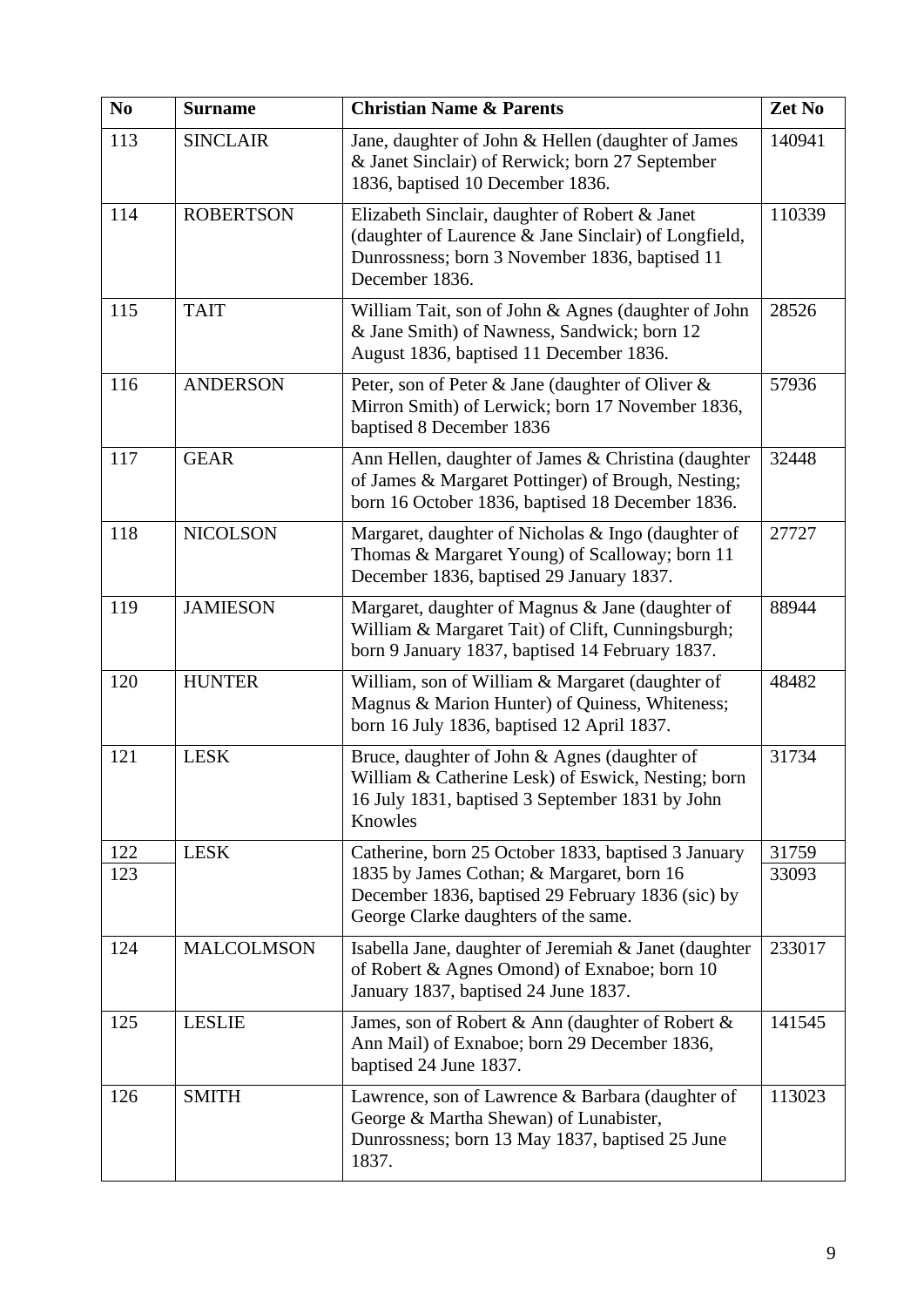| N <sub>0</sub> | <b>Surname</b>  | <b>Christian Name &amp; Parents</b>                                                                                                                                  | Zet No         |
|----------------|-----------------|----------------------------------------------------------------------------------------------------------------------------------------------------------------------|----------------|
| 127            | <b>DUNCAN</b>   | William, son of William & Elizabeth (daughter of<br>Gilbert & Catherine Jamieson) of Lerwick; born 26<br>June 1837, baptised 28 June 1837.                           | 232863         |
| 128            | <b>BROWN</b>    | Elizabeth, daughter of James & Barbara (daughter of<br>John & Grizzle Arcus) of Rerwick; born 16 June<br>1837, baptised 16 July 1837.                                | 54917          |
| 129            | <b>McBETH</b>   | Ann, daughter of Andrew & Mary (daughter of James<br>& Ann Manson) of Lerwick; born 21 July 1837,<br>baptised 6 August 1837.                                         | 139592         |
| 130            | <b>DOWEL</b>    | Robert Cogle, son of Irvine & Margaret (daughter of<br>Andrew & Christian Cogle) of Lerwick; born 6 May<br>1837, baptised 28 May 1837.                               | 185581         |
| 131            | <b>McGREGOR</b> | George Clark, son of Robert & Williamina (daughter<br>of Robert & Jennet Robertson) of Brassa; born 18<br>July 1837, baptised 29 August 1837.                        | 113710         |
| 132            | <b>SMITH</b>    | John Halcrow, son of Nicholas & Mary (daughter of<br>Peter Halcrow) of Hoswick; born 24 July 1837,<br>baptised 17 September 1837.                                    | 60982          |
| 133            | <b>HUNTER</b>   | Mary, daughter of Thomas & Barbara (daughter of<br>Jeremiah & Margaret Smith) of Stromfirth; born 20<br>May 1837, baptised 1 October 1837.                           | 48625          |
| 134            | <b>TAIT</b>     | Grizzel, daughter of John & Barbara (daughter of<br>Peter & Barbara Youngclaus) of Golga, Sandwick;<br>born 30 August 1837, baptised 9 October 1837.                 | 28677          |
| 135            | <b>ANDERSON</b> | Jane Margaret Spence, daughter of Robert & Mary<br>(daughter of Arthur & Grace Brown) of The Docks,<br>Lerwick; born 27 August 1837, baptised 29 October<br>1837.    | 33757          |
| 136            | <b>RIDLAND</b>  | Martha, daughter of Robert & Elizabeth (daughter of<br>Robert & Elizabeth Marchall) of Lauster,<br>Dunrossness; born 17 September 1837, baptised 5<br>November 1837. | 187936         |
| 137            | <b>GAUDIE</b>   | Robert Bruce, son of Thomas & Ursulla (daughter of<br>James & Ursulla Sinclair) of Williamsater,<br>Dunrossness; born 31 May 1837, baptised 9<br>November 1837.      | 61339          |
| 138            | <b>HUNTER</b>   | Robert, son of Peter & Margaret (daughter of Ninian<br>& Margaret Ridland) of Scarpigarth, Weisdale; born<br>31 August 1837, baptised 17 December 1837.              | 8998           |
| 139            | <b>TWATT</b>    | Jane, daughter of James & Barbara of Lerwick; born<br>12 August 1837, baptised 4 November 1837.                                                                      | $\overline{?}$ |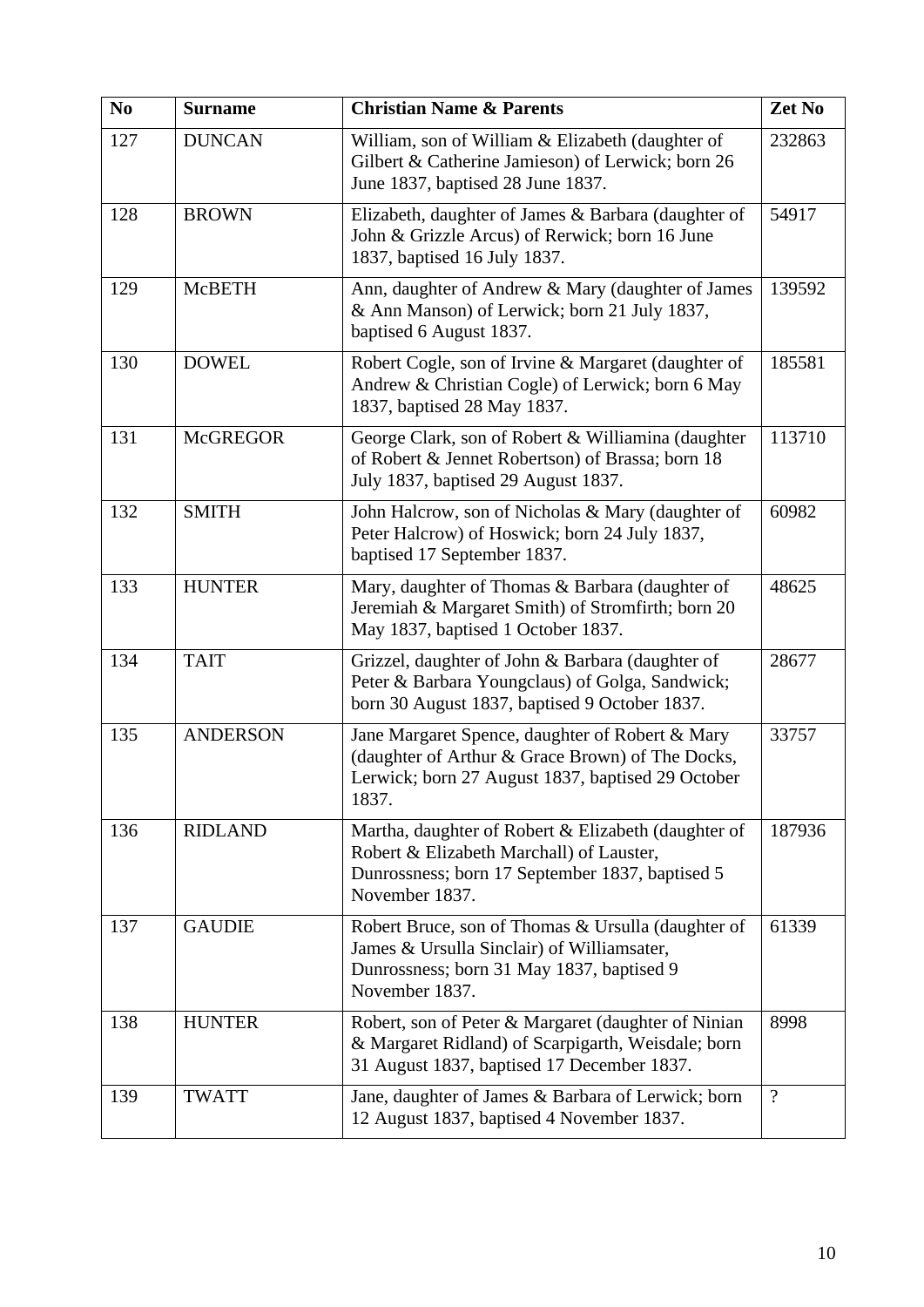| N <sub>0</sub> | <b>Surname</b> | <b>Christian Name &amp; Parents</b>                                                                                                                                     | Zet No |
|----------------|----------------|-------------------------------------------------------------------------------------------------------------------------------------------------------------------------|--------|
| 140            | <b>ARCUS</b>   | Lawrence, son of Lawrence & Elspit (daughter of<br>Malcolm & Isabella Leask) of Bumer, Dunrossness;<br>born 12 November 1837, baptised 31 December<br>1837.             | 84719  |
| 141            | <b>BROWN</b>   | Elizabeth, daughter of Christopher & Elizabeth<br>(daughter of George & Martha Shewan) of Skelberry,<br>Dunrossness; born 8 October 1837, baptised 31<br>December 1837. | 233075 |
| 142            | <b>DUNCAN</b>  | Marion, born 3 November 1835, baptised 21                                                                                                                               | 116024 |
| 143            |                | November 1835 & Ellen born 26 November 1837,<br>baptised 7 January 1838, daughter of Erick &<br>Elizabeth (daughter of Laurence & Ellen Work) of<br>Noness.             | 116025 |
| 144            | <b>HALCROW</b> | Clementina, daughter of John & Margaret (daughter<br>of John & Beatty Ross) of Levenwick; born 7 June<br>1837, baptised 8 January 1838.                                 | 91942  |
| 145            | <b>GREEN</b>   | Gilbert Scollay, son of Robert & Helen (daughter of<br>Joseph & Mary Patten) of Lerwick; born 25 February<br>1838, baptised 6 May 1838.                                 | 58956  |
| 146            | <b>JAMESON</b> | James, son of Jacob & Barbara (daughter of Magnus<br>& Ursula Jameson) of Lerwick; born 3 December<br>1837, baptised 19 February 1838.                                  | 170665 |
| 147            | <b>BAIN</b>    | George Coghill, son of William & Christiana<br>(daughter of Gilbert & Agnes Hunter) of Lerwick;<br>born, 12 August 1837, baptised 19 February 1838.                     | 207410 |
| 148            | <b>STOUT</b>   | Andrina, daughter of Oliver & Andrina (daughter of<br>Oliver & Helen Smith) of Gulberwick; born 6<br>February 1838, baptised 22 April 1838.                             | 77531  |
| 149            | <b>JOHNSON</b> | Margaret, daughter of William & Janet, (daughter of<br>Thomas & Margaret Johnson) of Coobul,<br>Dunrossness; born 24 March 1838, baptised 4 April<br>1838.              | 46192  |
| 150            | <b>LESLEY</b>  | Lawrence, son of Lawrence & Jane (daughter of John<br>& Margaret Williamson) of Reffuge, Dunrossness;<br>born 23 December 1837, baptised 1 July 1838.                   | 41832  |
| 151            | <b>MAIL</b>    | William, son of Robert & Christina (daughter Charles<br>& Alice Goodlad) of East Shoar, Dunrossness; born<br>22 January 1838, baptised 1 July 1838.                     | 106753 |
| 152            | <b>SHEWAN</b>  | Robert, son of Magnus & Laura (daughter of John &<br>Christia Marshall) of East Shoar, Dunrossness; born<br>27 November 1837, baptised 1 July 1838.                     | 141138 |
| 153            | <b>BROWN</b>   | Sinclair, son of Robert & Mary (daughter of John &<br>Agnes Thompson) of Lerwick; born 3 May 1838,<br>baptised 15 July 1838.                                            | 93443  |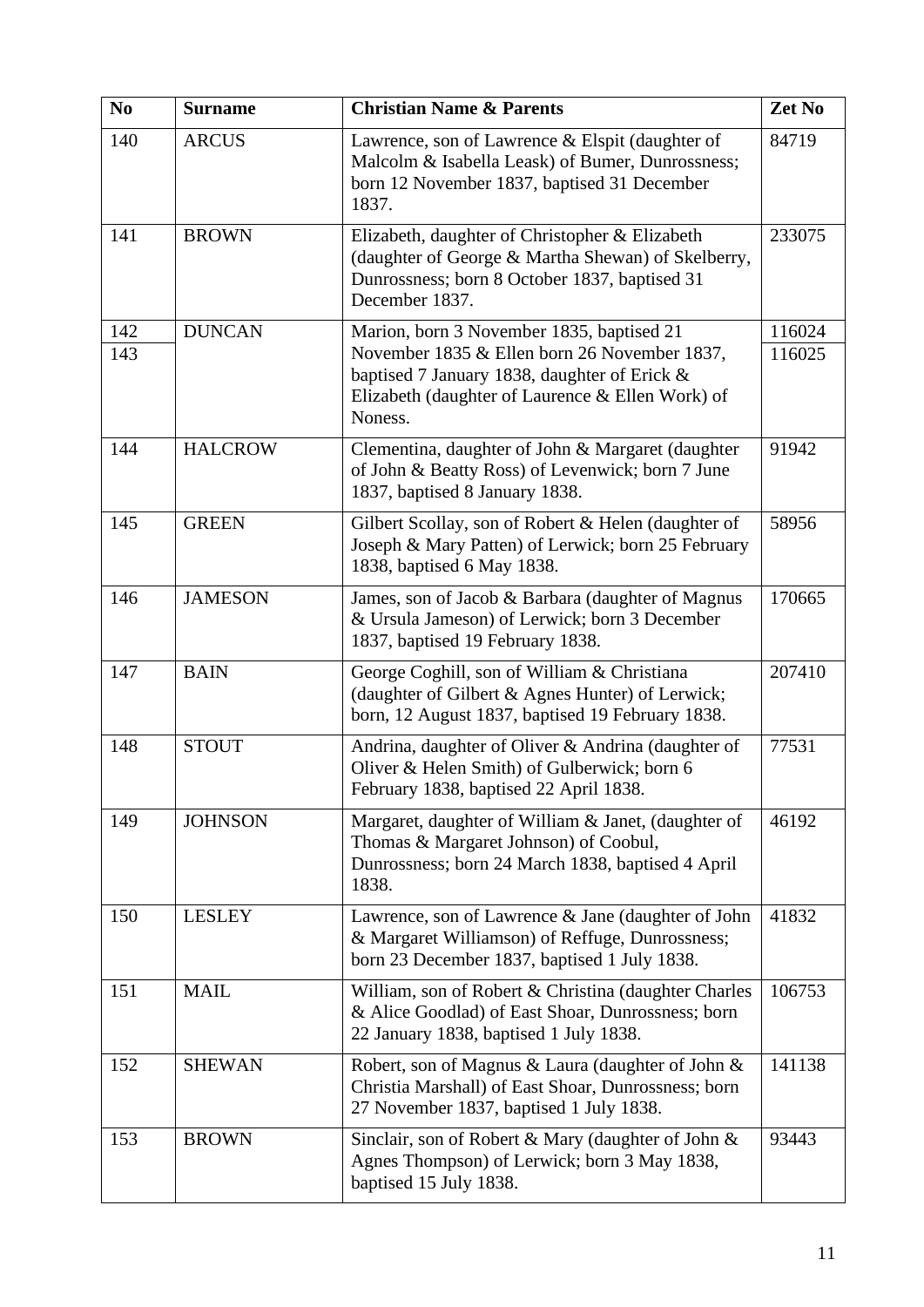| N <sub>0</sub> | <b>Surname</b>   | <b>Christian Name &amp; Parents</b>                                                                                                                                   | Zet No |
|----------------|------------------|-----------------------------------------------------------------------------------------------------------------------------------------------------------------------|--------|
| 154            | <b>ADAMSON</b>   | Bruce Adam, son of William & Janet (daughter of<br>James & Janet Mann [ Name actually Murray]) of<br>Laxfirth, Tingwall; born 7 July 1838, baptised 5<br>August 1838. | 233081 |
| 155            | <b>SINCLAIR</b>  | James, son of James & Ursula of the Ness,<br>Dunrossness; born 8 April 1838, baptised 17 June<br>1838.                                                                | 141011 |
| 156            | <b>SINCLAIR</b>  | Christina, daughter of William & Jane Arkus of<br>Dunrossness; born 6 April 1838, baptised 17 June<br>1838.                                                           | 53060  |
| 157            | <b>JAMESON</b>   | William, son of James & Ann Brown of Lerwick;<br>born 21 September 1837, baptised 25 January 1838.                                                                    | 216669 |
| 158            | <b>HENDERSON</b> | Margaret, daughter of Henry & Jane (daughter of<br>Lawrence & Martha Henry) of Lerwick; born 11<br>September 1838, baptised 23 September 1838.                        | 58244  |
| 159            | <b>ANDERSON</b>  | Catherine, daughter of John & Janet (daughter of<br>Gilbert & Mary Sutherland) of Brough, Nesting; born<br>30 April 1838, baptised 28 September 1838.                 | 61614  |
| 160            | <b>SHAYNE</b>    | Craigie, son of James & Marjory (daughter of<br>William Brown) of Skelberry, Dunrossness; born 6<br>July 1838, baptised 11 November 1838.                             | 79120  |
| 161            | <b>JAMIESON</b>  | Martha, daughter of Magnus & Jane (daughter of<br>William Tait) of South Vestu, Sandwick, born 25<br>October 1838, baptised 18 November 1838.                         | 88945  |
| 162            | <b>JAMIESON</b>  | Erasmus, son of Erasmus & Grizzle (daughter of<br>Garvine & Margaret Goudie) of Mousa Isle,<br>Sandwick; born 12 July 1838, baptised 18 November<br>1838.             | 233015 |
| 163            | <b>SMITH</b>     | Jeremiah, son of Erick & Isabella (daughter of James<br>Jamieson) of Camblewick, Sandwick; born 8 October<br>1838, baptised 18 November 1838.                         | 153733 |
| 164            | <b>OLLOSON</b>   | Lawrence, son of Sinclair & Mary (daughter of<br>William Henry) of Scateness, Dunrossness; born 22<br>September 1838, baptised 12 November 1838.                      | 141227 |
| 165            | <b>HENRY</b>     | Agness, daughter of Lawrence & Barabara (daughter<br>of William Gilbertson) of Scateness, Dunrossness;<br>born 12 September 1838, baptised 12 November<br>1838.       | 52602  |
| 166            | <b>STRONG</b>    | Lawrence, son of Robert & Catherine (daughter of<br>Lawrence Sinclair) of Cliffs, Dunrossness; born 27<br>June 1838, baptised 15 November 1838.                       | 90378  |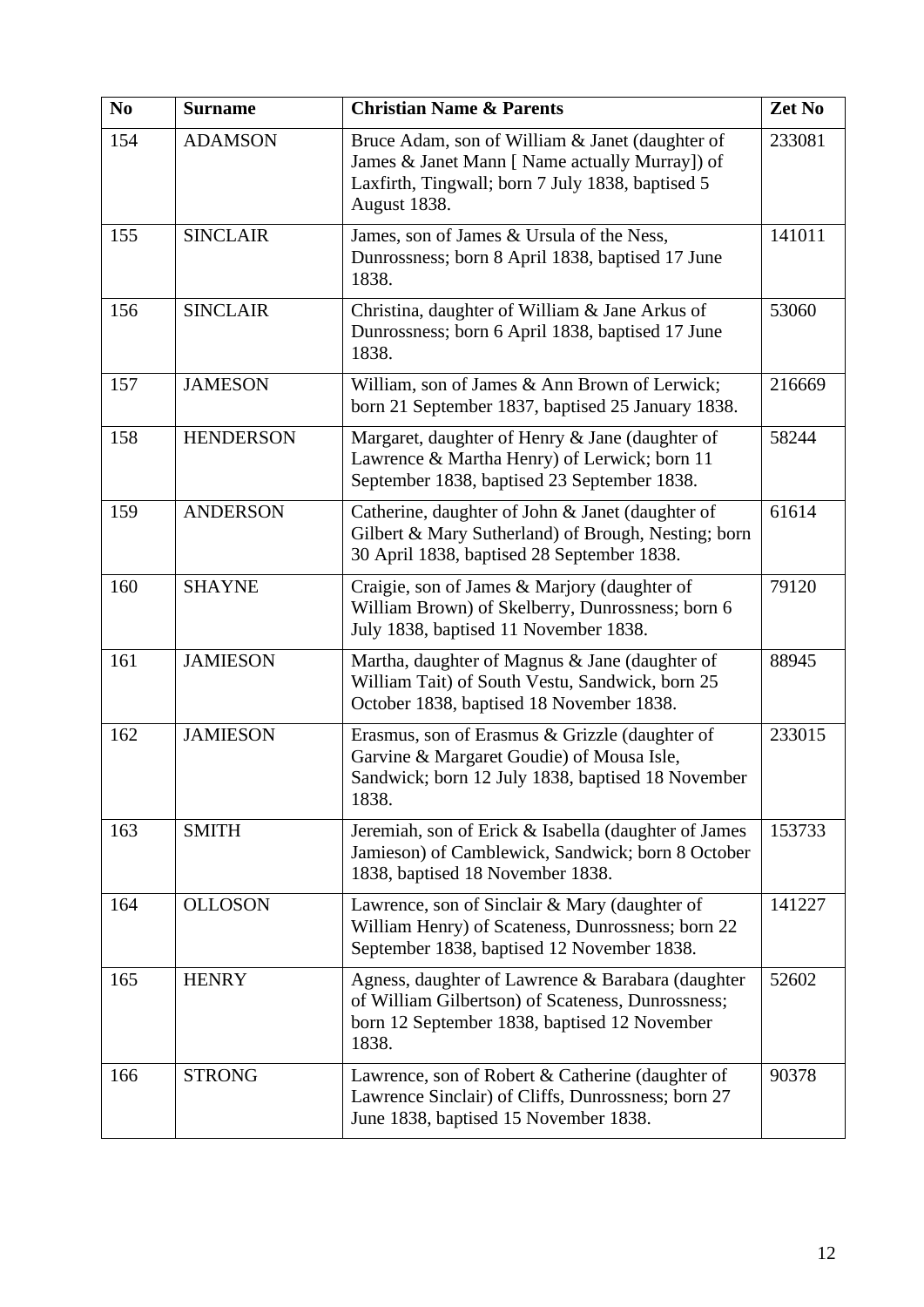| N <sub>0</sub> | <b>Surname</b>   | <b>Christian Name &amp; Parents</b>                                                                                                                        | Zet No |
|----------------|------------------|------------------------------------------------------------------------------------------------------------------------------------------------------------|--------|
| 167            | <b>JAMEISON</b>  | James, son of James & Christina (daughter of<br>Andrew & Christina Shewn) of Bremir, Dunrossness;<br>born 23 June 1838, baptised 16 December 1838.         | 117302 |
| 168            | <b>BROWN</b>     | Jessie, daughter of James & Christina (daughter of<br>Gilbert & Ann Jamieson) of Lerwick; born 8<br>November 1838, baptised 23 December 1838.              | 212149 |
| 169            | <b>SPENCE</b>    | Robert Elliott, son of William & Mary (daughter of<br>James & Marble Winwick) of Lerwick; born 25<br>November 1838, baptised 25 December 1838.             | 187032 |
| 170            | <b>JAMEISON</b>  | Christina, daughter of James & Christina (daughter of<br>Andrew & Christina Shewn) of Bremir, Dunrossness;<br>born 6 December 1835, baptised 7 March 1836. | 117301 |
| 171            | <b>TWATT</b>     | Thomas, son of Peter & Elizabeth (daughter of<br>Charles & Catherine Sanderson) of Lerwick; born 15<br>April 1838, baptised 28 February 1839.              | 84533  |
| 172            | <b>NICHOLSON</b> | Robert, son of Malcolm & Catherine (daughter of<br>Robert & Elizabeth Guthrie) of Lerwick; born 14<br>March 1839, baptised 7 April 1839.                   | 57922  |
| 173            | <b>GOWDIE</b>    | John, son of John & Robina (daughter of Robert &<br>Janet Jameison) of Brunt Hamersley, Tingwall; born<br>20 March 1838, baptised 21 May 1838 (sic).       | 190670 |
| 174            | <b>OLLISON</b>   | James, son of Peter & Catherine (daughter of James<br>& Helen Sinclair) of Burra Isle, parish of Bressa;<br>born 9 January 1839, baptised 2 June 1839.     | 220892 |
| 175            | <b>ANDERSON</b>  | Marion, daughter of Peter & Jane (daughter of Oliver<br>& Marion Smith) of Lerwick; born 4 May 1839,<br>baptised 18 June 1839.                             | 57937  |
| 176            | <b>WILSON</b>    | Thomas, son of Stewart & Johanna (daughter of Jane<br>& Andrew Wilson) of Fair Isle, Dunrossness; born 19<br>July 1837, baptised 30 June 1839.             | 100366 |
| 177            | <b>WILSON</b>    | Andrew, son of Thomas & Agness (daughter of<br>Jerom & Barbara Wilson) of Fair Isle, Dunrossness;<br>born 14 April 1839, baptised 30 June 1839.            | 90817  |
| 178            | <b>WILSON</b>    | John, son of Alexander & Catherine (daughter of<br>Lawrence & Margaret Irvine) of Fair Isle,<br>Dunrossness; born 11 May 1838, baptised 30 June<br>1839.   | 100714 |
| 179            | <b>IRVINE</b>    | Samuel, son of John & Margaret (daughter of John &<br>Margaret Williamson) of Fair Isle, Dunrossness; born<br>3 August 1837, baptised 30 June 1839.        | 143480 |
| 180            | <b>EUNSON</b>    | Robert, son of Strong & Mary (daughter of Jacobina<br>& George Stout) of Fair Isle, Dunrossness; born 16<br>November 1837, baptised 30 June 1839.          | 126236 |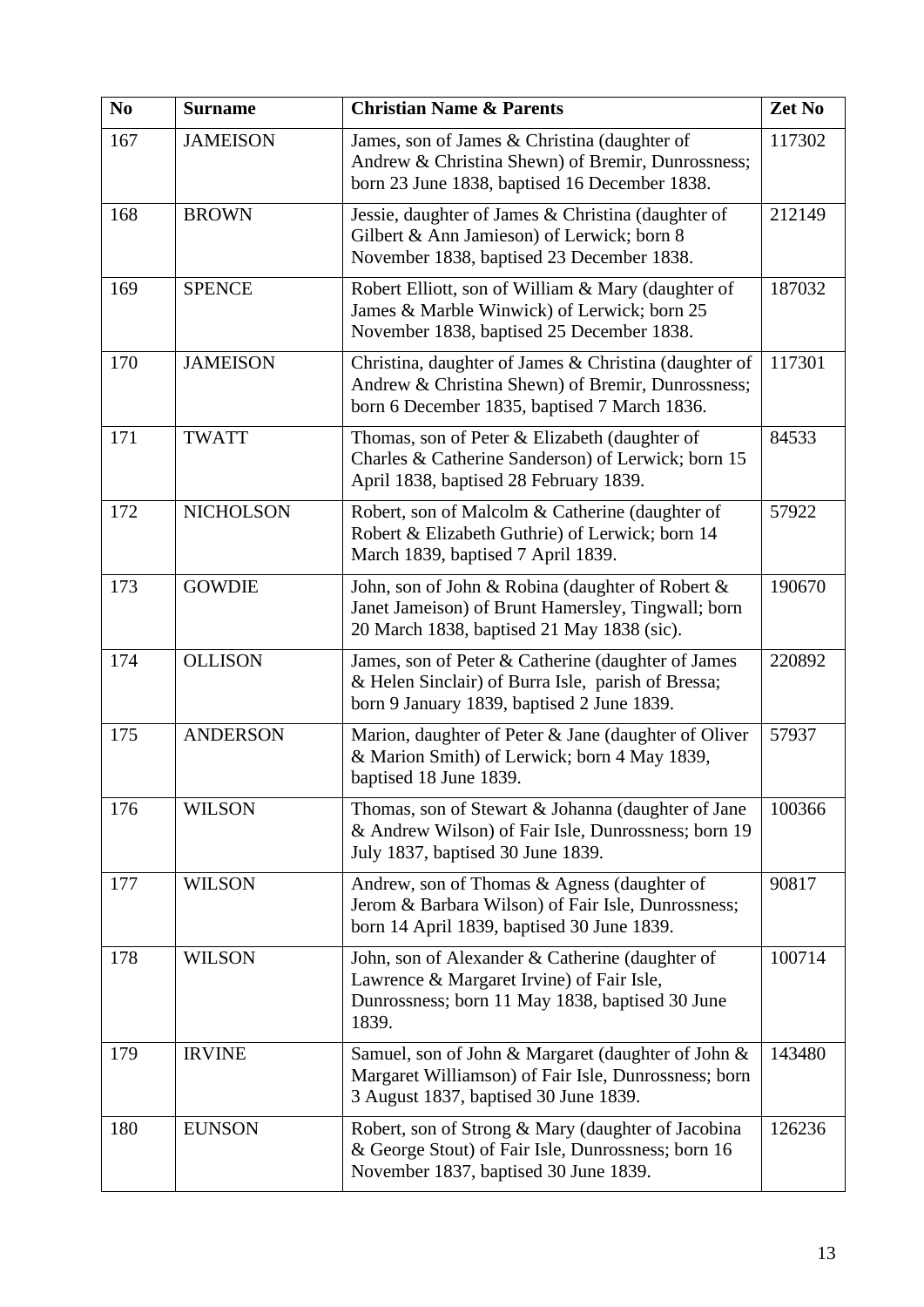| N <sub>0</sub> | <b>Surname</b>   | <b>Christian Name &amp; Parents</b>                                                                                                                                   | Zet No   |
|----------------|------------------|-----------------------------------------------------------------------------------------------------------------------------------------------------------------------|----------|
| 181            | <b>WILSON</b>    | Andrew, son of William & Mary (daughter of<br>Andrew & Jane Wilson) of Fair Isle, Dunrossness;<br>born 23 May 1838, baptised 30 June 1839.                            | 199381   |
| 182            | <b>WILSON</b>    | Thomas, son of Andrew & Mary (daughter of George<br>& Ann Stout) of Fair Isle, Dunrossness; born 27<br>October 1837, baptised 30 June 1839.                           | 127750   |
| 183            | <b>STOUT</b>     | Alexander, son of Thomas & Mary (daughter of<br>Jerom & Barbara Wilson) of Fair Isle, Dunrossness;<br>born 13 July 1837, baptised 30 June 1839.                       | 100189   |
| 184            | <b>IRVINE</b>    | Mary, daughter of William & Mary (daughter of John<br>& Ellen Irvine) of Fair Isle, Dunrossness; born 19<br>August 1838, baptised 30 June 1839 by Richard<br>Petch.   | 143490   |
| 185            | <b>HUNTER</b>    | Jeremiah, son of William & Margaret (daughter of<br>Magnus & Marion Hunter) of Quiness, Whiteness;<br>born 28 February 1839, baptised 17 July 1839.                   | 48483    |
| 186            | <b>BROWN</b>     | Alexander Gellie, son of James & Jane (daughter of<br>George & Margaret Gellie) of Lerwick; born 12 May<br>1839, baptised 21 July 1839.                               | 54932    |
| 187            | <b>NICHOLSON</b> | John Scott, son of Nicholas & Ingo (daughter of<br>Thomas & Margaret Young) of Scalloway; born 29<br>April 1839, baptised 9 October 1839.                             | 27728    |
| 188            | <b>LEISK</b>     | William Weirs, son of ------- Leisk of Burra Isle,<br>Bressa; born -------1839, baptised 20 October 1839.                                                             | $\gamma$ |
| 189            | <b>SINCLAIR</b>  | Ellen, daughter of John & Ellen (daughter of James<br>& Janet Sinclair) of Rearwick, Dunrossness; born 21<br>September 1839, baptised 31 October 1839.                | 233071   |
| 190            | <b>HUNTER</b>    | John, son of Thomas & Barbara (daughter of<br>Jeremiah & Margaret Smith) of Stromford, Tingwall;<br>born 23 July 1839, baptised 6 November 1839.                      | 48626    |
| 191            | <b>WISHART</b>   | Jane, daughter of George & Cecilia (daughter of<br>Agnus Manson) of Sound, Weisdale; born 14<br>October 1839, baptised 5 January 1840.                                | 233127   |
| 192            | <b>HENDERSON</b> | Janet, daughter of John & Susannah (daughter of<br>Lawrence & Janet Ollison) of South Scousberry,<br>Dunrossness; born 16 November 1839, baptised 16<br>January 1840. | 75719    |
| 193            | <b>TAIT</b>      | Robert, son of Barbara (daughter of Peter & Barbara<br>Youngclas) & John of Gulya, Sandwick; born 5<br>November 1839, baptised 18 January 1840.                       | 113627   |
| 194            | <b>LESLIE</b>    | Magnus, son of Henry & June (daughter of Magnus<br>& Mary Flaws) of Upper Gord, Dunrossness; born 1<br>September 1838, baptised 15 January 1840.                      | 140789   |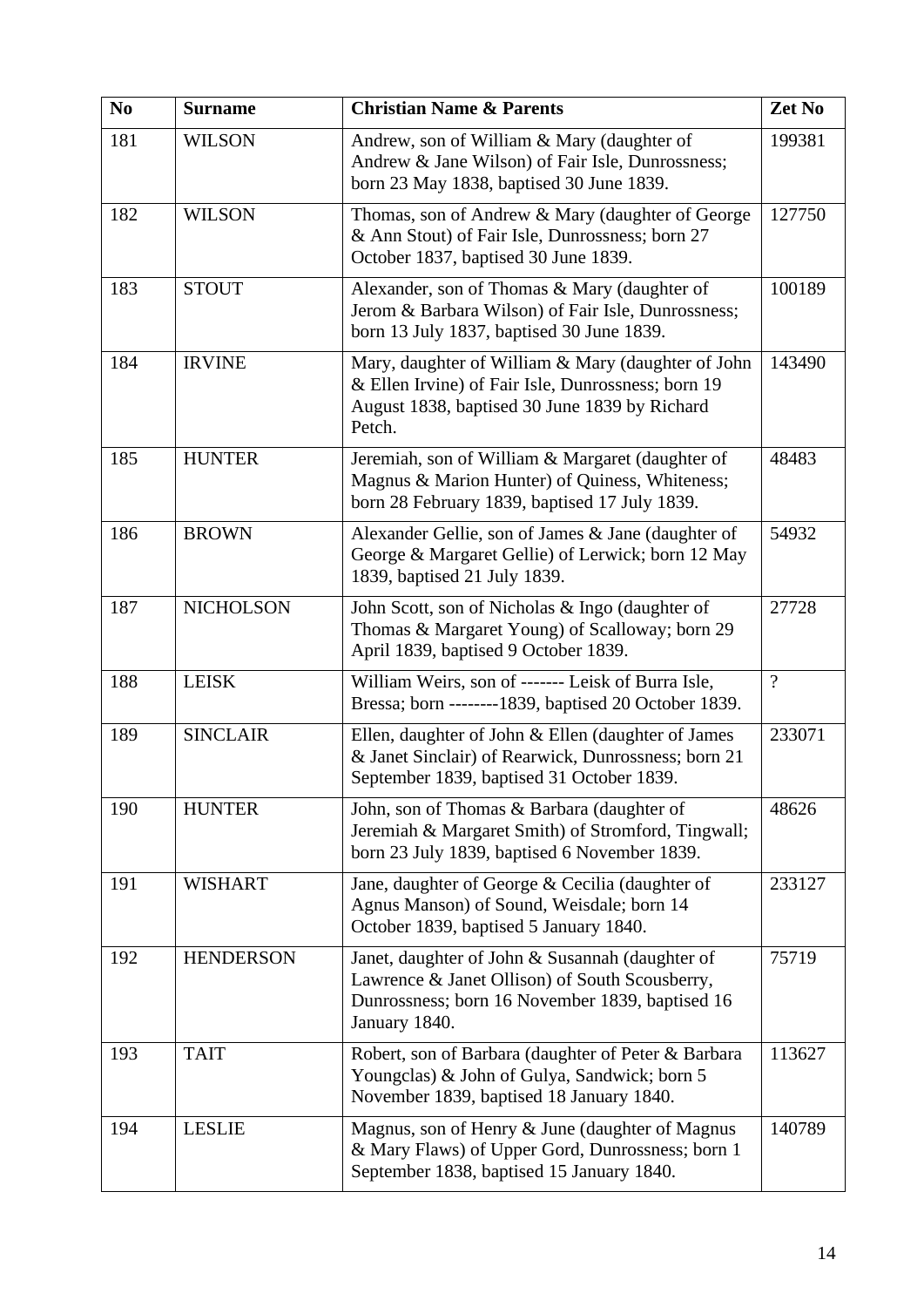| N <sub>0</sub> | <b>Surname</b>    | <b>Christian Name &amp; Parents</b>                                                                                                                            | Zet No |
|----------------|-------------------|----------------------------------------------------------------------------------------------------------------------------------------------------------------|--------|
| 195            | <b>HUNTER</b>     | Mitchel, son of James & Lillus (daughter of Mitchel<br>& Philadelphia Georgeson) of Kirkhouse, Whiteness;<br>born 5 July 1839, baptised 7 December 1839.       | 25721  |
| 196            | <b>BROWN</b>      | Barbara, daughter of James & Barbara (daughter of<br>John & Grizzle Archus) of Rearwick, Dunrossness;<br>born 15 December 1839, baptised 8 February 1840.      | 54918  |
| 197            | <b>ROBERTSON</b>  | Sarah Smith, daughter of James & Helen (daughter of<br>James & Agnes Twatt) of Scalloway, Tingwall; born<br>1 January 1840, baptised 26 January 1840.          | 23864  |
| 198            | <b>COOPER</b>     | William Millar, son of William, cooper & Henriette<br>(daughter of Donald & Elizabeth Millar) of Lerwick;<br>born 26 March 1840, baptised 5 June 1840.         | 187681 |
| 199            | <b>ANDERSON</b>   | Andrew Harper, son of Robert, sawyer & Mary<br>(daughter of Arthur & Grace Brown) of Lerwick;<br>born 27 February 1840, baptised 7 June 1840.                  | 32884  |
| 200            | <b>THOMPSON</b>   | Charles, son of Thomas & Charlotte (daughter of<br>Peter & Margaret Clarke) of Lerwick; born 31<br>January 1840, baptised 7 May 1830 (sic).                    | 201200 |
| 201            | <b>CHRISTIE</b>   | Ann, daughter of James & Barbara (daughter of<br>Nicholas & Janet Henry) of Sater, Gulberwick,<br>Lerwick; born 28 December 1839, baptised 6 July<br>1840.     | 29460  |
| 202            | <b>MALCOLMSON</b> | Margaret, daughter of Jeremiah & Margaret<br>(daughter of Robert & Agnus Omand) of Exnabo,<br>Dunrossness, born 10 August 1839, baptised 2 March<br>1840.      | 57809  |
| 203            | <b>LESLIE</b>     | Mary, daughter of Robert & Ann (daughter of Robert<br>& Ann Meal) of Exnabo, Dunrossness; born 29<br>August 1839, baptised 2 March 1840.                       | 141546 |
| 204            | <b>LESLIE</b>     | Ann, daughter of James & Grizzle (daughter of                                                                                                                  | 47117  |
| 205            |                   | Robert & Grizzle Anderson) of Ringaster,<br>Dunrossness; born 15 July 1836, baptised 4 March<br>1840, also James, born 20 July 1838, baptised 4<br>March 1840. | 110573 |
| 206            | <b>DUNCAN</b>     | Janet, daughter of Ariock & Elizabeth (daughter of<br>Lawrence & Ellen Work) of Curifield, Sandwick;<br>born 3 December 1839, baptised 7 March 1840.           | 74729  |
| 207            | <b>SMITH</b>      | Ursula, daughter of Nichol & Mary (daughter of<br>Peter & Mary Alcrow) of Hoswick, Sandwick; born 1<br>February 1840, baptised 9 March 1840.                   | 60983  |
| 208            | <b>IRVINE</b>     | Jane, daughter of John & Margaret (daughter of<br>Margaret & John Williamson) of Fair Isle,<br>Dunrossness; born 9 November 1839, baptised 15<br>June 1840.    | 143488 |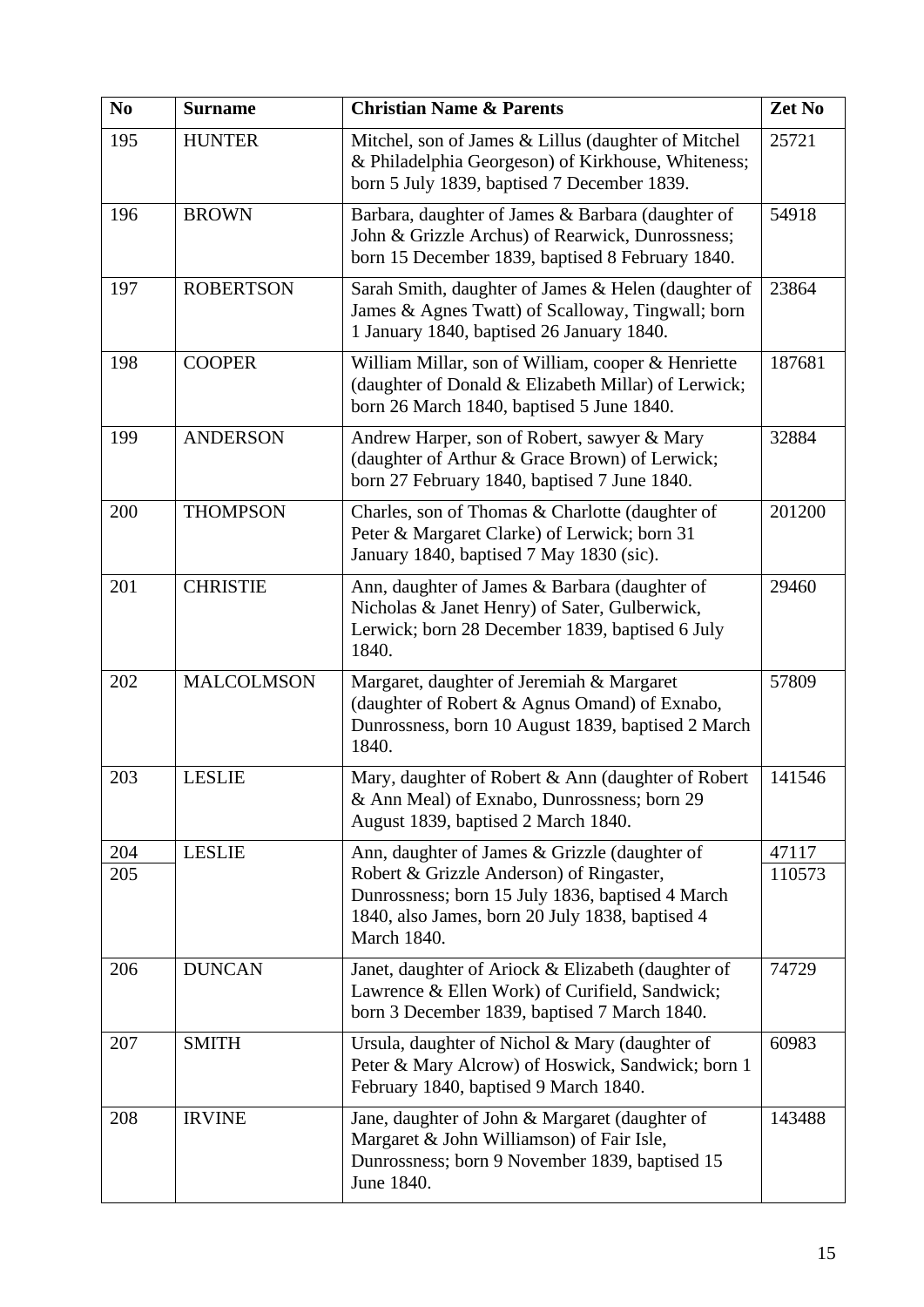| N <sub>0</sub> | <b>Surname</b>  | <b>Christian Name &amp; Parents</b>                                                                                                                                             | Zet No |
|----------------|-----------------|---------------------------------------------------------------------------------------------------------------------------------------------------------------------------------|--------|
| 209            | <b>EUNSON</b>   | Mary, daughter of Robert & Mary (daughter of<br>Jerrom & Ellen Wilson) of Fair isle, Dunrossness;<br>born 9 December 1839, baptised 15 June 1840.                               | 77216  |
| 210            | <b>WILSON</b>   | Steward, son of Andrew & Mary (daughter of George<br>& Ann Stout) of Fair isle, Dunrossness; born 21 July<br>1839, baptised 15 June 1840.                                       | 127751 |
| 211            | <b>EUNSON</b>   | George, son of Strong & Mary (daughter of George<br>& Jacobina Stout) of Fair isle, Dunrossness; born 22<br>April 1840, baptised 15 June 1840.                                  | 126237 |
| 212            | <b>STOUT</b>    | Andrew, son of Thomas & Mary (daughter of Jerrom<br>& Barbara Wilson) of Fair isle, Dunrossness; born 18<br>May 1840, baptised 15 June 1840 by Edward Baylis.                   | 100190 |
| 213            | <b>WILSON</b>   | Steward, son of Steward & Johanna (daughter of<br>Andrew & Jane Wilson) of Fair isle, Dunrossness;<br>born 26 June 1840, baptised 26 June 1840.                                 | 100367 |
| 214            | <b>DUNCAN</b>   | Janet, daughter of George & Martha (daughter of<br>Nichol & Martha Alcrow) of Hoswick, Sandwick;<br>born 28 November 1822, baptised 4 July 1840.                                | 82541  |
| 215            | <b>HICKS</b>    | James Greig, son of Robert & Eliza (daughter of<br>James & Cecilia Greig) of Lerwick; born 12 August<br>1840; baptised 13 September 1840.                                       | 63172  |
| 216            | <b>OLLASON</b>  | Robert Christie, son of Peter & Catherine (daughter<br>of James & Ellen Sinclair) of Burra Isle, Quarff; born<br>19 August 1840, baptised 27 December 1840.                     | 220893 |
| 216a           | <b>GREEN</b>    | Mary, daughter of Robert & Helen of Lerwick; born<br>15 August 1840, baptised 16 September 1840.                                                                                | 58955  |
| 217            | <b>COUPER</b>   | Elizabeth Sutherland, daughter of William &<br>Henriette (daughter of Donald & Elizabeth Millar) of<br>Freefield, Lerwick; born 14 November 1841,<br>baptised 10 February 1842. | 175677 |
| 218            | <b>STOVE</b>    | Jamima, daughter of James & Janet (daughter of<br>David & Barbara Nicholson) of Lerwick; born 15<br>March 1842, baptised 12 June 1842.                                          | 233133 |
| 219            | <b>ANDERSON</b> | James, son of Peter & Jean (daughter of Oliver &<br>Marion Smith) of Lerwick; born 26 May 1842,<br>baptised 26 June 1842.                                                       | 57938  |
| 220            | <b>BOWMAN</b>   | David William, son of Samuel & Janet (daughter of<br>Edward & Beatrice Cockfield) of Burravoe, South<br>Yell; born 9 September 1842, baptised 4 October<br>1842.                | 233138 |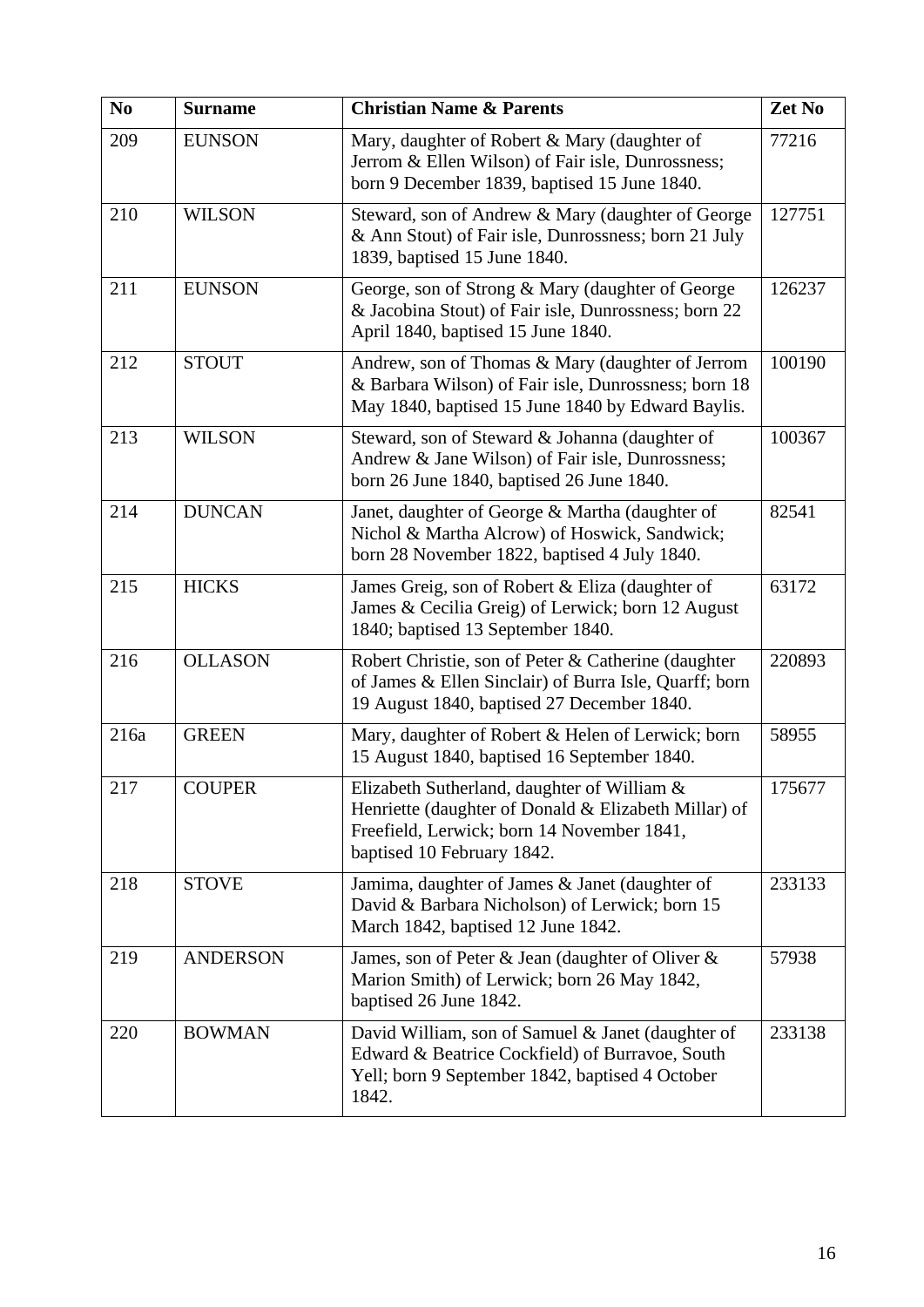| N <sub>0</sub> | <b>Surname</b>    | <b>Christian Name &amp; Parents</b>                                                                                                                              | Zet No |
|----------------|-------------------|------------------------------------------------------------------------------------------------------------------------------------------------------------------|--------|
| 221            | <b>IMISSON</b>    | Jno Hutchison, son of Catherine (daughter of<br>Robinson & Mary Hutchison) & John, Minister, of<br>Lerwick; born 10 November 1842, baptised 21<br>December 1842. | 233141 |
| 222            | <b>JOHNSON</b>    | George, son of George & Janet (daughter of Jeremy                                                                                                                | 31261  |
| 223            |                   | & Tamar Hunter) of Brough, Nesting; born 16<br>January 1843, baptised 18 August 1843, also Janet,<br>born 16 January 1843, baptised 18 August 1843.              | 115686 |
| 224            | <b>IRVINE</b>     | William Bruce, son of Buchan & Helen (daughter of<br>James Gardner & Barbara Gardner) of Lerwick; born<br>2 June 1843, baptised 22 August 1843.                  | 183729 |
| 225            | <b>HICKS</b>      | Cecilia Harriet, daughter of Robert & Eliza (daughter<br>of James & Cecilia Greig) of Lerwick; born 4<br>September 1842; baptised 25 October 1842.               | 63173  |
| 226            | <b>ARCUS</b>      | Jane, daughter of Andrew & Catherine of<br>Dunrossness; born 16 January 1842, baptised 10<br>April 1842.                                                         | 54578  |
| 227            | <b>BRUCE</b>      | Thomas Ann Cole, son of William & Agness of<br>Bigtown, Dunrossness; born ------1843; Baptised 2<br>October 1843 at 2 months.                                    | 105228 |
|                |                   | [N.B. This was actually Thomasina, a daughter!]                                                                                                                  |        |
| 228            | <b>HENRY</b>      | Elizabeth, daughter of Samuel & Catherine of<br>Lerwick; born 11 June 1843, baptised 8 October<br>1843.                                                          | 149791 |
| 228a           | <b>GREEN</b>      | Joseph, son of Robert & Helen of Lerwick; born 12<br>August 1843, baptised 20 September 1843.                                                                    | 44086  |
| 229            | <b>SUTHERLAND</b> | Alexander Robertson, son of William & Mary of<br>Schooltown, Lunna; born 13 October 1843, baptised<br>3 December 1843.                                           | 30657  |
| 230            | <b>TULLOCH</b>    | James Samuel, son of James & Margaret of Lerwick;<br>born 13 October 1843, baptised 25 December 1843.                                                            | 18882  |
| 231            | <b>JAMIESON</b>   | Elizabeth, daughter of Magnus & Jane of Sandwick;<br>born 22 November 1843, baptised 7 January 1844.                                                             | 88946  |
| 232            | <b>THOMPSON</b>   | John, son of John & Jane of Gulberwick, Lerwick;<br>born 5 December 1843, baptised 24 February 1844.                                                             | 50791  |
| 233            | <b>ROBINSON</b>   | Alexander, son of Robert & Janet of Longfield,<br>Dunrossness; born 18 June 1843, baptised --------<br>1843.                                                     | 110341 |
| 234            | <b>ARCUS</b>      | Isabella, daughter of Andrew & Catherine of<br>Clavigarth, Dunrossness; born 15 January 1844,<br>baptised 1 April 1844.                                          | 108557 |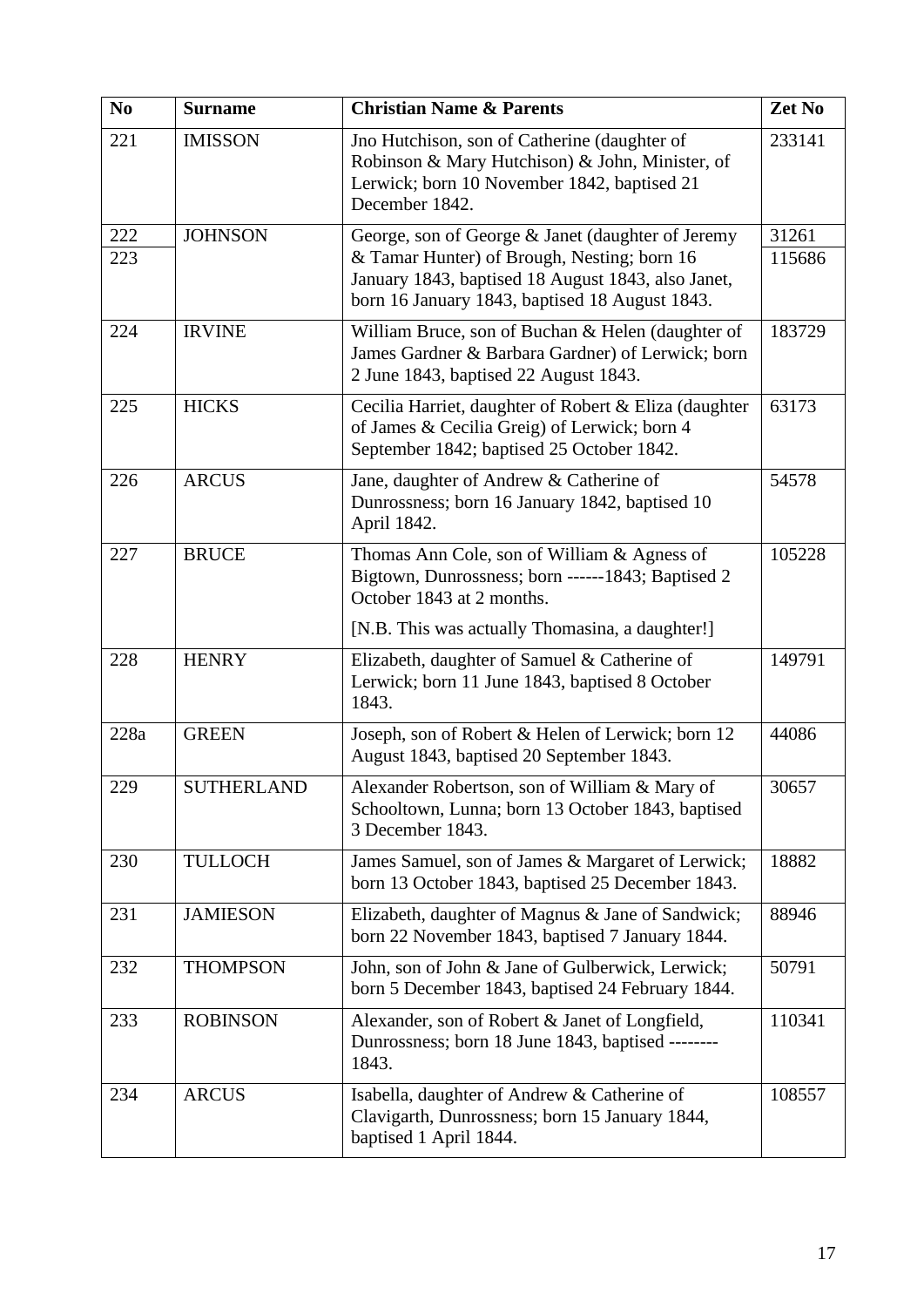| N <sub>0</sub> | <b>Surname</b>                                        | <b>Christian Name &amp; Parents</b>                                                                                                    | Zet No |
|----------------|-------------------------------------------------------|----------------------------------------------------------------------------------------------------------------------------------------|--------|
| 235            | <b>HUNTER</b>                                         | William Ridling, son of Peter & Margaret of<br>Scarpigarth, Weisdale; born 3 June 1843, baptised 1<br>March 1844                       | 233074 |
| 236            | <b>WISHART</b>                                        | John, son of George & Cecilia of Sound, Weisdale;<br>born 1 June 1843, baptised 28 March 1844.                                         | 128635 |
| 237            | <b>HENDERSON</b>                                      | William, son of John & Susannah of South<br>Scousburgh, Dunrossness; born 30 January 1844,<br>baptised 18 March 1844.                  | 141238 |
| 238            | <b>BOUWEREMEES</b><br><b>TER</b>                      | Joana Gertrude, daughter of John Gerade & Ann<br>Innes of Lerwick; born 26 February 1844 baptised 28<br>March 1844.                    | 178652 |
| 239            | <b>WILSON</b>                                         | Jane, daughter of Jeremiah & Jacobina of Fair Isle,<br>Dunrossness; born 23 April 1843, baptised 16 April<br>1844.                     | 93959  |
| 240            | <b>WILSON</b>                                         | Polly, daughter of Alexander & Catherine of Fair<br>Isle, Dunrossness; born 26 February 1843, baptised<br>16 April 1844.               | 123359 |
| 241            | <b>EUNSON</b>                                         | Mary, daughter of Robert & Esther of Fair Isle,<br>Dunrossness; born 28 January 1844, baptised 16<br>April 1844.                       | 94022  |
| 242            | <b>STOUT</b>                                          | Esther, daughter of Thomas & Mary of Fair Isle,<br>Dunrossness; born 23 March 1843, baptised 16 April<br>1844.                         | 100191 |
| 243            | <b>STEWART</b><br>[surname should be<br><b>WILSON</b> | William Stewart, son of Andrew & Polly of Fair, Isle,<br>Dunrossness; born 25 August 1842, baptised 16 April<br>1844 by Joseph Watson. | 127752 |
| 244            | <b>HENRY</b>                                          | Dorothy, daughter of Lawrence & Barbara of North<br>Setter, Gulberwick; born 30 December 1843,<br>baptised 11 May 1844.                | 49390  |
| 245            | <b>SINCLAIR</b>                                       | Ann, daughter of William & Jane of Dunrossness;<br>born 14 July 1843, baptised 9 June 1844.                                            | 44693  |
| 246            | <b>MAIL</b>                                           | John, son of Robert & Christinia of Dunrossness;<br>born 28 December 1843, baptised 9 June 1844.                                       | 106755 |
| 247(1)         | <b>GOUDIE</b>                                         | William, son of Peter & Hannah of Dunrossness;<br>born 10 October 1843, baptised 24 December 1843.                                     | 70078  |
| 247(2)         | <b>SMITH</b>                                          | John, son of Walter & Cecilia of Mail, Burra Isle,<br>Quarff; born 13 August 1844, baptised 22 December<br>1844.                       | 84819  |
| 248            | <b>EDGAR</b>                                          | Margaret Gillie, daughter of William Mowat &<br>Martha of Brassey; born 27 November 1844, baptised<br>12 January 1845.                 | 77182  |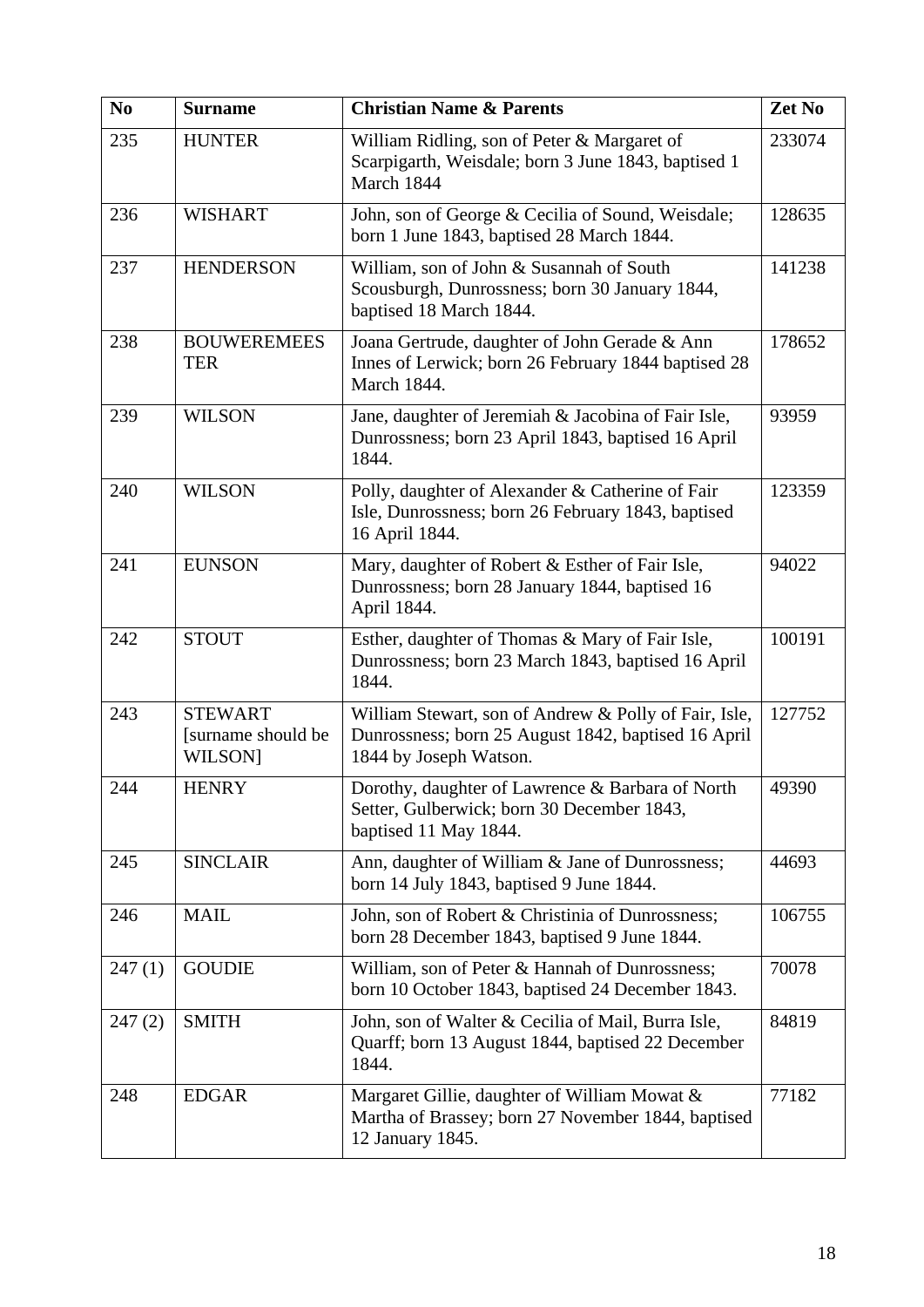| N <sub>0</sub> | <b>Surname</b>  | <b>Christian Name &amp; Parents</b>                                                                                       | Zet No   |
|----------------|-----------------|---------------------------------------------------------------------------------------------------------------------------|----------|
| 249            | <b>SMITH</b>    | Walterina Margaret, daughter of ------- Smith of<br>Burra Isle, Quarff; born 31 August 1844, baptised 23<br>January 1845. | $\gamma$ |
| 250            | <b>LEISK</b>    | George, son of Abraham & Martha of West Burra<br>Isle, Quarff; born 1 December 1844, baptised 23<br>January 1845.         | 233155   |
| 251            | <b>HUNTER</b>   | Barbara, daughter of Thomas & Barbara of<br>Stromfirth, Weisdale; born 3 November 1844,<br>baptised 16 February 1845.     | 48627    |
| 252            | <b>AITKEN</b>   | Mary, daughter of Andrew & Margaret of Scalloway,<br>Tingwall; born 22 January 1845, baptised 14 March<br>1845.           | 233156   |
| 253            | <b>LEISK</b>    | Laurence, son of Samuel & Margaret of West Burra,<br>Quarff; born 27 December 1844, baptised 19 March<br>1845.            | 165484   |
| 254            | <b>JAMIESON</b> | Michael, son of John & Grizzel of Havara Isle; born<br>28 April 1845, baptised 13 May 1845.                               | 209037   |
| 255            | <b>HICKS</b>    | Charlotte Greig, daughter of Robert & Eliza of<br>Lerwick; born 16 March 1845, baptised 16 May<br>1845.                   | 63174    |
| 256            | <b>GOUDIE</b>   | Ann, daughter of Magnus & Elizabeth of<br>Dunrossness; born 5 May 1844, baptised 6 November<br>1844.                      | 74969    |
| 257            | <b>LESSLIE</b>  | Grace, daughter of James & Grace of Dunrossnness;                                                                         | 110574   |
| 258            |                 | born 20 August 1840, also Adam, born 20 July 1842,                                                                        | 110575   |
| 258            |                 | & John born 8 September 1844, all baptised 25<br>December 1844.                                                           | 110576   |
| 259            | <b>OLLASON</b>  | Laurence, son of Robert & Ellen of Dunrossness;<br>born 28 October 1844, baptised 29 December 1844.                       | 64491    |
| 260            | <b>GOUDIE</b>   | Ann, daughter of Magnus & Elspeth of Dunrossness;<br>born 16 February 1844, baptised 13 November 1844.                    | 74969    |
| 261            | <b>SINCLAIR</b> | Hellen, daughter of John & Hellen of Dunrossness;<br>born 16 October 1844, baptised 24 January 1845.                      | 233072   |
| 262            | <b>BROWN</b>    | Laurence, son of James & Barbara of Dunrossness;<br>born 10 February 1845, baptised 27 April 1845.                        | 54920    |
| 263            | <b>WILSON</b>   | Polly, daughter of Stewart & Hannah of Fair Isle,<br>Dunrossness; born 31 October 1844, baptised 28 June<br>1845.         | 100383   |
| 264            | <b>WILSON</b>   | Barbara, daughter of Jerome & Jacobina of Fair Isle,<br>Dunrossness; born 24 April 1845, baptised 28 June<br>1845.        | 76610    |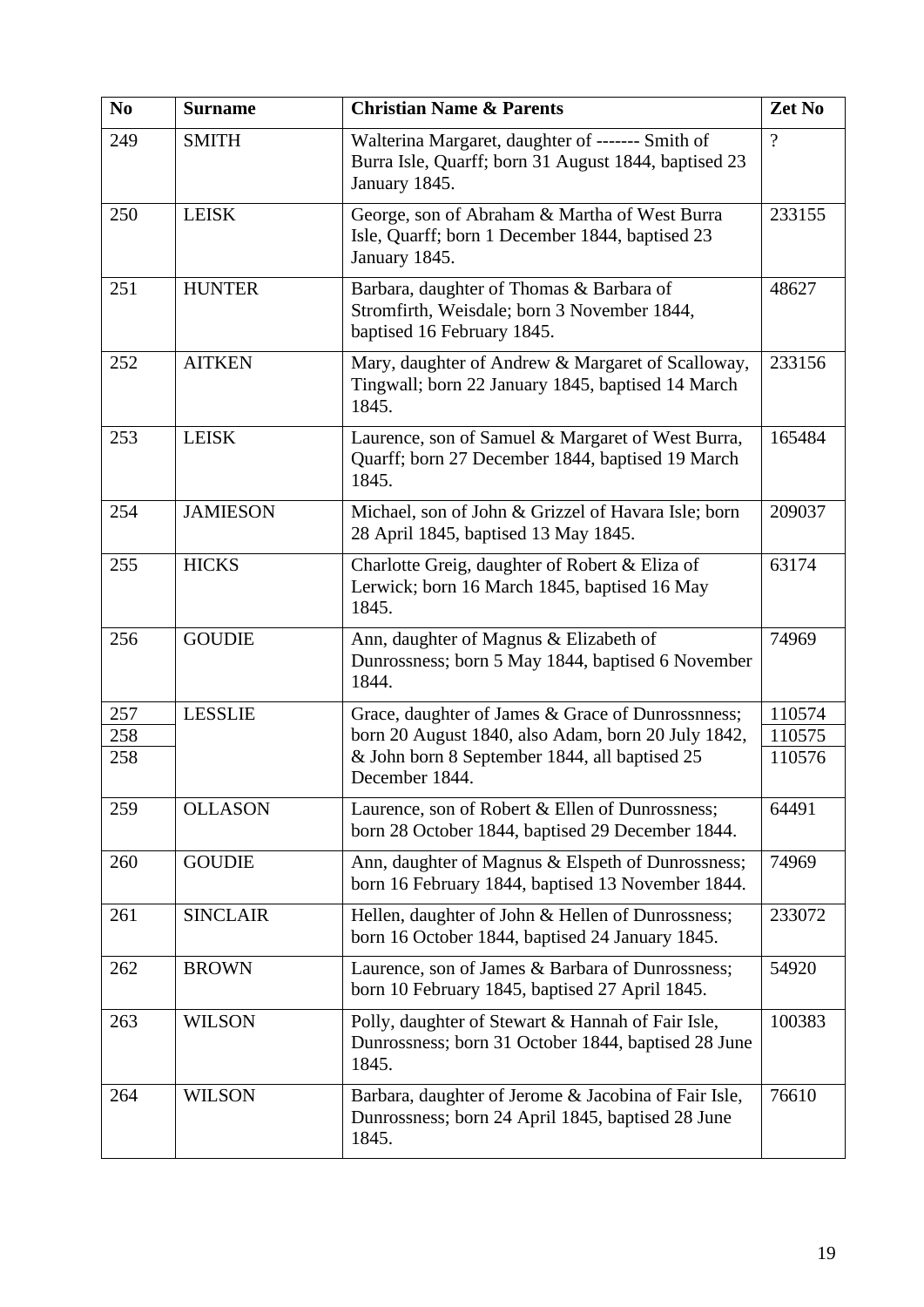| N <sub>0</sub> | <b>Surname</b>    | <b>Christian Name &amp; Parents</b>                                                                                           | Zet No         |
|----------------|-------------------|-------------------------------------------------------------------------------------------------------------------------------|----------------|
| 265            | <b>WILSON</b>     | Hannah, daughter of Thomas & Agness of Fair Isle,<br>Dunrossness; born 6 September 1844, baptised 28<br>June 1845.            | 90819          |
| 265(2)         | <b>WILSON</b>     | Barbara, daughter of Jerome & Joanna of Fair Isle,<br>Dunrossness; born 27 June 1845, baptised 28 June<br>1845.               | 122929         |
| 269            | <b>WILSON</b>     | Andrew, son of Robert & Polly of Fair Isle,<br>Dunrossness; born 16 April 1845, baptised 28 June<br>1845.                     | 122928         |
| 270            | <b>ROBERTSON</b>  | Ann Eliza Umphray, daughter of James & Ellen of<br>Scalloway, Tingwall; born 5 June 1845, baptised 4<br>July 1845.            | 23866          |
| 271            | <b>BROOMFIELD</b> | Matilda Ann, daughter of Robert William, Minister,<br>& Matilda Ann of North Roe; born 6 June 1845,<br>baptised 20 July 1845. | 233159         |
| 272            | <b>OLLASON</b>    | Sinclair, son of Sinclair & Mary of Dunrossness;<br>born 19 July 1844, baptised 27 July 1845.                                 | 141230         |
| 273            | <b>BROWN</b>      | Jane, daughter of Christopher & Elizabeth of<br>Dunrossness; born 10 December 1843, baptised 3<br>August 1845.                | 84627          |
| 274            | <b>RIDLAND</b>    | James Robertson, son of Oliver & Jane of<br>Dunrossness; born 20 June 1845, baptised 17 August<br>1845.                       | 44566          |
| 275            | <b>INKSTER</b>    | John G J, son of John & Dorothy of Lerwick; born 8<br>June 1843, baptised 13 July 1843.                                       | 63689          |
| 276            | <b>SINCLAIR</b>   | Janet, daughter of Robert & Margaret of Nesting,<br>born 26 March 1845, baptised 27 July 1845.                                | $\overline{?}$ |
| 277            | <b>SMITH</b>      | John, son of James & Catherine of West Burra Isle,<br>Burra; born 14 June 1845, baptised 5 October 1845.                      | 220519         |
| 278            | <b>COUTTS</b>     | Arthur, son of Arthur of Lerwick; born 29 August<br>1845, baptised 1 November 1845.                                           | 21945          |
| 279            | <b>SMITH</b>      | Thomas, son of Ross & Ann Eliza of Lerwick; born<br>12 September 1845, baptised 2 November 1845.                              | 58653          |
| 280            | <b>TULLOCK</b>    | Christopher, son of James & Margaret of Lerwick;<br>born 16 October 1845, baptised 6 December 1845.                           | 233143         |
| 281            | <b>LEISK</b>      | John son of John & Catherine of Nesting; born 7<br>February 1845 old style, baptised 1 February 1846.                         | 32265          |
| 282            | <b>HUNTER</b>     | Magnus, son of William & Margaret of Quiness,<br>Whiteness; born 14 November 1845, baptised 3 May<br>1846.                    | 168379         |
| 283            | <b>COGLE</b>      | Robert, son of Robert & Sarah of East Quarf, Quarf;<br>born 27 August 1845, baptised 18 September 1845.                       | 110346         |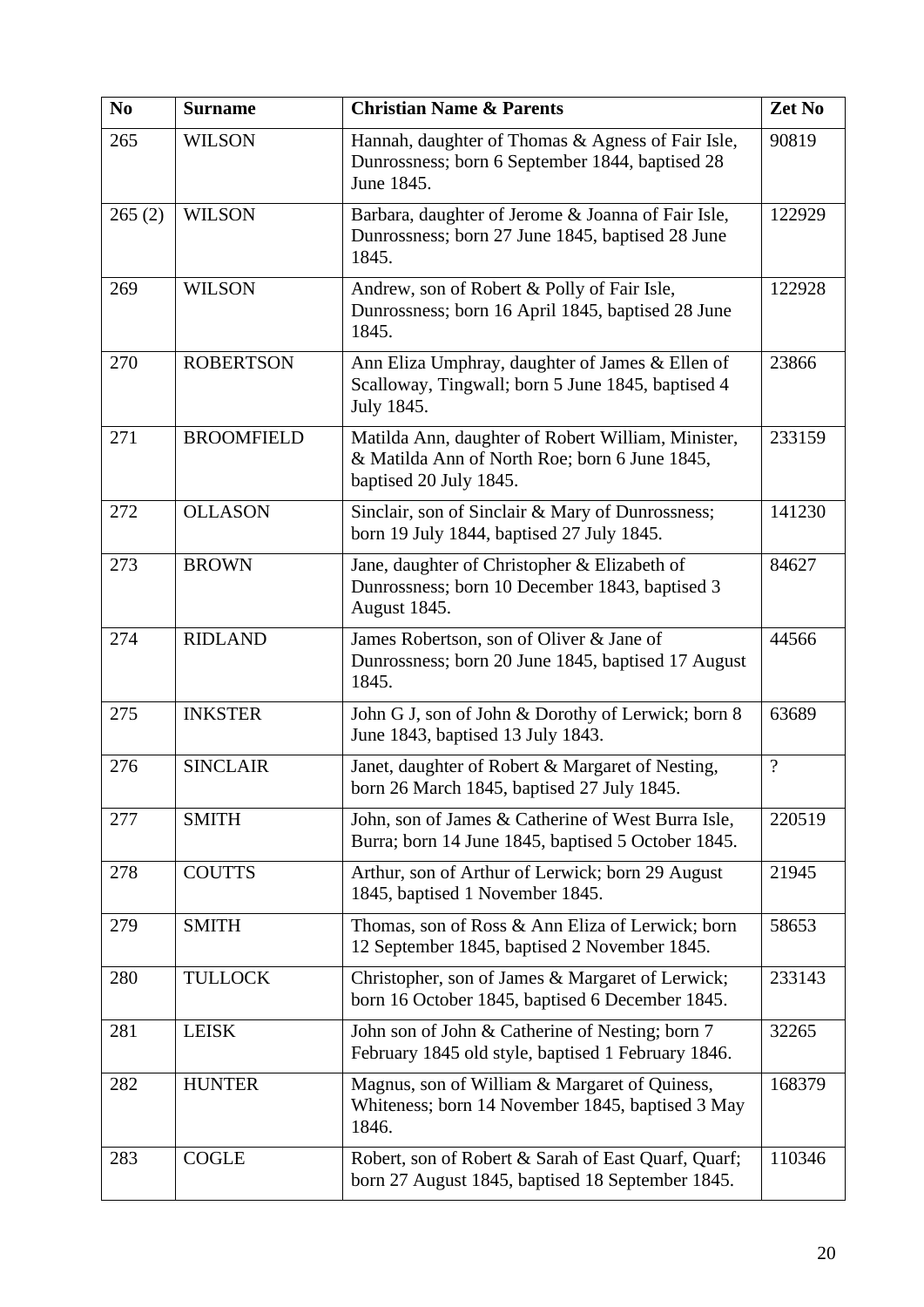| N <sub>0</sub> | <b>Surname</b>    | <b>Christian Name &amp; Parents</b>                                                                                         | Zet No |
|----------------|-------------------|-----------------------------------------------------------------------------------------------------------------------------|--------|
| 284            | <b>GOWDIE</b>     | Jane, daughter of James & Christiana of Leavenwick,<br>Sandwick; born 2 July 1845, baptised 30 October<br>1845.             | 124166 |
| 285            | <b>SINCLAIR</b>   | Peter, son of James & Ursula of Out Voe,<br>Dunrossness; born 2 August 1844, baptised 6<br>November 1845.                   | 141013 |
| 286            | <b>GOWDIE</b>     | Janet, daughter of Peter & Joanna of Lunabest,<br>Dunrossness; born 27 May 1845, baptised 8 March<br>1846.                  | 70081  |
| 287            | <b>IRVINE</b>     | Laurence Williamson, son of Buchan & Ellen of<br>Chapel Field, Dunrossness; born 3 January 1846,<br>baptised 22 March 1846. | 183731 |
| 287(2)         | <b>ATKIN</b>      | Andrew, son of Thomas & Mary of Snewgeo, Quarff;<br>born 2 March 1846, o.s., baptised 14 June 1846.                         | 122259 |
| 288            | <b>SMITH</b>      | Robert, son of James & Margaret of Maurister,<br>Whalsay; born 14 November 1845, baptised 5 April<br>1846.                  | 233173 |
| 289            | <b>SUTHERLAND</b> | Margaret, daughter of William & Mary of Vidland,<br>Lunasting; born 16 January 1846, baptised 3 May<br>1846.                | 30658  |
| 290            | <b>SHEWAN</b>     | John, son of Magnus & Laurina of East Shore,<br>Dunrossness; born 7 September 1845, baptised 28<br>June 1846.               | 79304  |
| 291            | <b>HENDERSON</b>  | Ellen, daughter of John & Susannah of South<br>Scousburgh, Dunrossness; born 14 June 1846,<br>baptised 6 September 1846.    | 141239 |
| 292            | <b>JAMIESON</b>   | Peter, son of Arthur & Catherine of Lerwick; born 17<br>May 1846, baptised 28 June 1846.                                    | 121128 |
| 293            | <b>EDGAR</b>      | Jane, daughter of William & Martha of Brassay; born<br>7 July 1846, baptised 20 September 1846.                             | 77183  |
| 294            | <b>SHELTON</b>    | Edward Stanley, son of Edward & ------ of<br>Durygarth, Dunrossness; born ------ 1846, baptised --<br>$---1846.$            | 290784 |
| 295            | <b>GOODLAD</b>    | Mary, daughter of William & Marion of West Burra;<br>born 14 August 1846, baptised 11 October 1846.                         | 74767  |
| 296            | <b>SINCLAIR</b>   | William, son of William & Jane of the Mires,<br>Dunrossness; born 1 December 1845, baptised 17<br>October 1846.             | 104326 |
| 297            | <b>DUNCAN</b>     | Hellen, daughter of Erasmus & Janet of North Dykes,<br>Quarff; born 9 September o.s. 1846, baptised 17<br>January 1847.     | 25179  |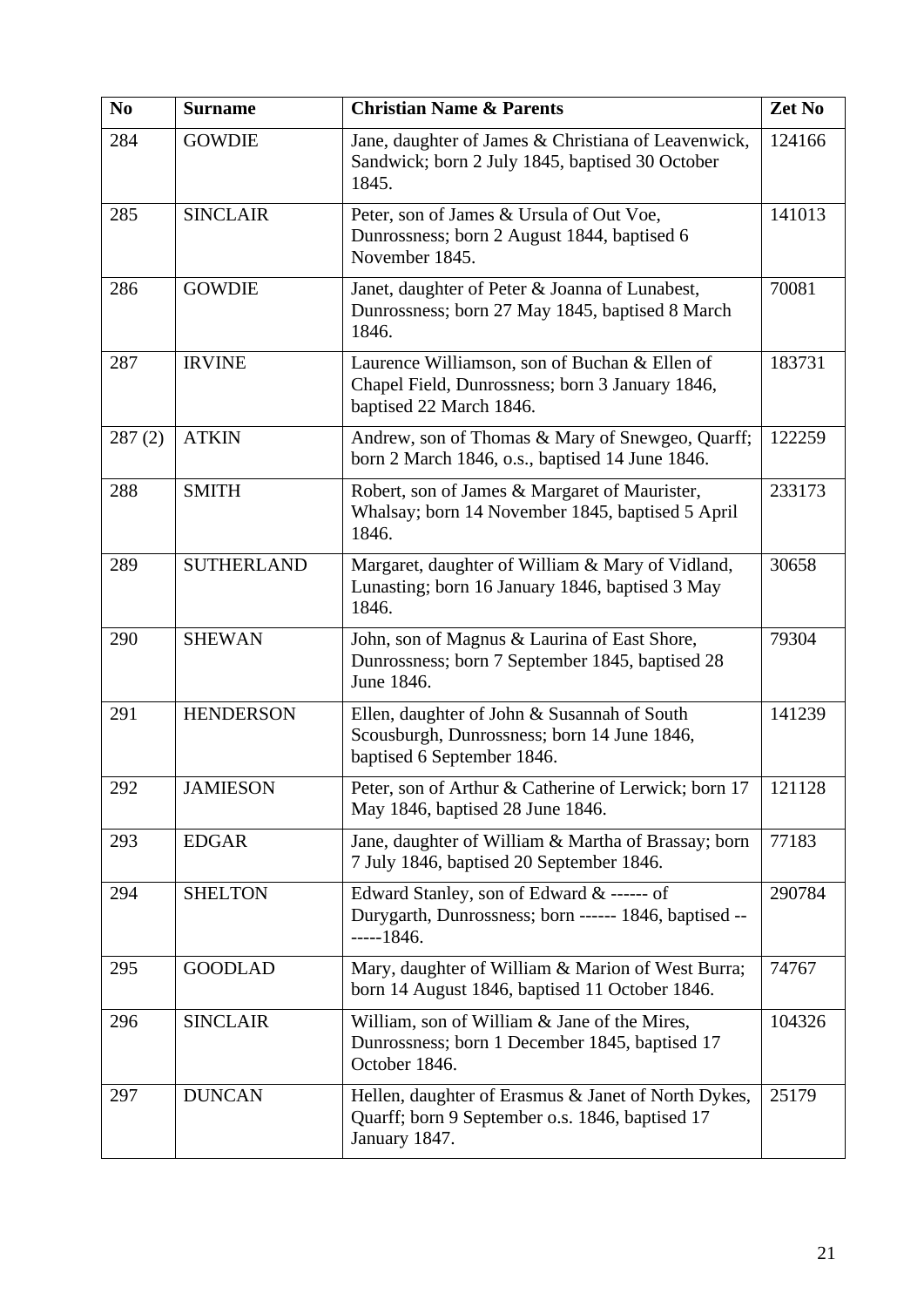| N <sub>0</sub> | <b>Surname</b>   | <b>Christian Name &amp; Parents</b>                                                                                                          | Zet No |
|----------------|------------------|----------------------------------------------------------------------------------------------------------------------------------------------|--------|
| 298            | <b>HENRY</b>     | Barbara, daughter of Lawrence & Barbara of North<br>Setter, Gulberwick; born 3 July 1846, baptised 29<br>January 1847.                       | 52603  |
| 299            | <b>HUMPHRY</b>   | Ann, daughter of John & Ann of Paple, West Burra;<br>born 16 December 1846, baptised 20 March 1847.                                          | 220497 |
| 300            | <b>SINCLAIR</b>  | Peter, son of James & Mary of Paple, West Burra;<br>born 1 December 1846, baptised 20 March 1847.                                            | 120907 |
| 301            | <b>JAMIESON</b>  | John Joseph Watson, son of George & ----- of Havara<br>Isle; born 11 December 1846, baptised 11 April<br>1847.                               | 172527 |
| 302            | <b>BRUCE</b>     | Amelia Morrison, daughter of William & Agnes of<br>Symbister, Whalsay; born 21 August 1846, baptised<br>15 April 1847.                       | 105230 |
| 303            | <b>STOUT</b>     | John, son of Oliver & Andriana of Lerwick, born 2<br>September 1841, baptised ---------.                                                     | 77532  |
| 304            | <b>LEISK</b>     | Ann Jane, daughter of James & Janet of West Burra,<br>Quarff; born 18 April 1847, baptised 20 June 1847.                                     | 29165  |
| 305            | <b>EUNSON</b>    | Strong, son of Robert & Esther of Fair Isle,<br>Dunrossness; born 27 March 1846, baptised 25 June<br>1847.                                   | 94023  |
| 306            | <b>EUNSON</b>    | Joan, daughter of Strong & Mary of Fair Isle,<br>Dunrossness; born 19 May 1846, baptised 25 June<br>1847.                                    | 126238 |
| 307            | <b>WILSON</b>    | Thomas, son of Alexander & Catherine of Fair Isle,<br>Dunrossness; born 20 September 1845 baptised 25<br>June 1847.                          | 123358 |
| 308            | <b>STOUT</b>     | Jeremiah, son of Thomas & Mary of Fair Isle,<br>Dunrossness; born 28 February 1846, baptised 25<br>June 1847.                                | 100192 |
| 309            | <b>SMITH</b>     | Peter Lesslie, son of Ross & Ann Eliza (daughter of<br>Peter Lesslie) of Lerwick; born 28 June 1847,<br>baptised 1 August 1847.              | 58654  |
| 310            | <b>AITKIN</b>    | Helen, daughter of Andrew & Margaret of<br>Scalloway, Tingwall; born 26 May 1847, baptised 15<br>August 1847.                                | 48157  |
| 311            | <b>McPHERSON</b> | George, son of George & Agnes of Scalloway,<br>Tingwall; born 16 September 1843, baptised 15<br>August 1847. [Father's name should be Henry] | 218024 |
| 312            | <b>McPHERSON</b> | John, son of the same, born 23 April 1846. baptised<br>15 August 1847.                                                                       | 218025 |
| 313            | <b>HICKS</b>     | Sarah Sibley, daughter of Robert & Eliza of Lerwick;<br>born 20 June 1847, baptised 14 October 1847.                                         | 63175  |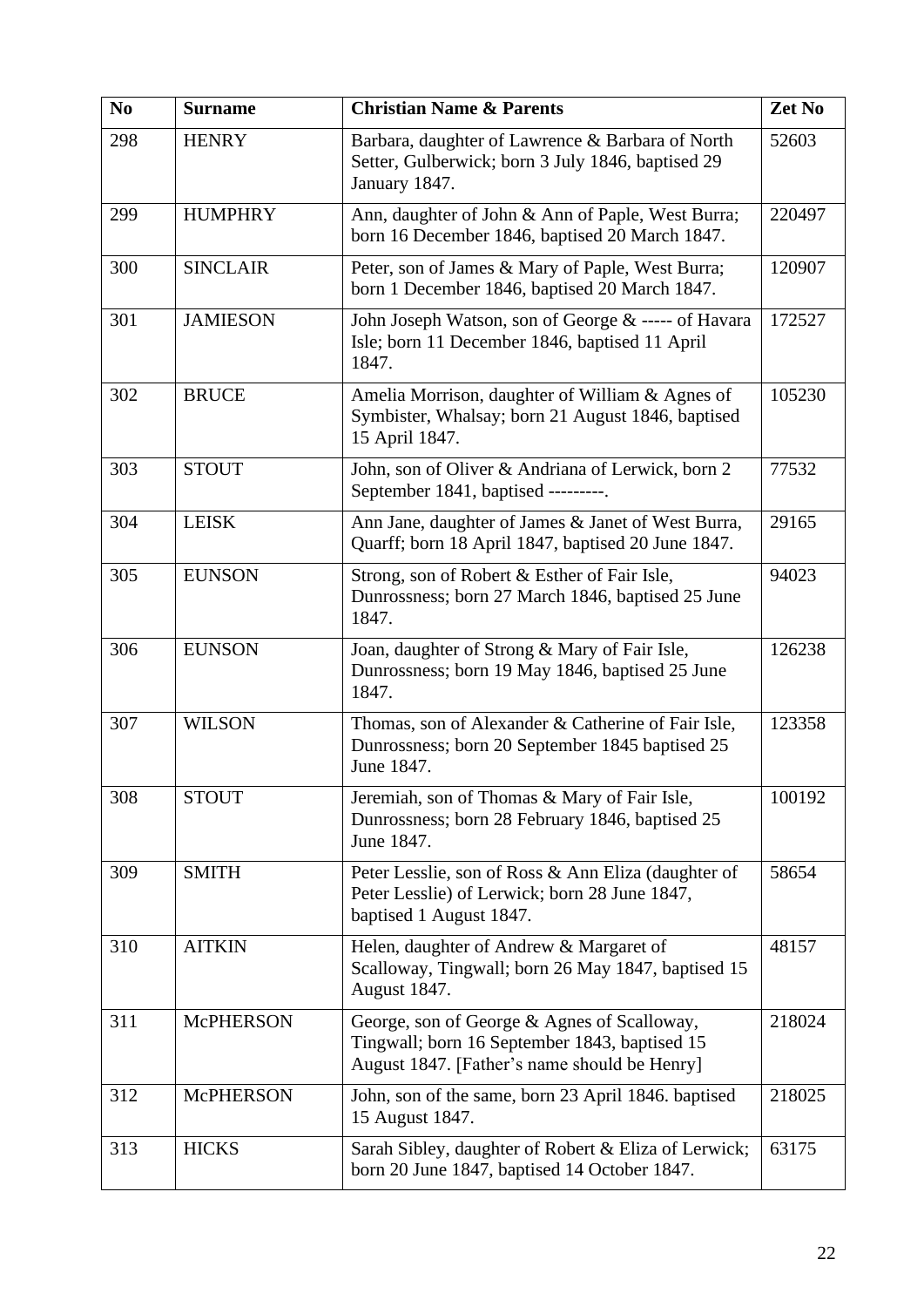| N <sub>0</sub> | <b>Surname</b>   | <b>Christian Name &amp; Parents</b>                                                                                                                                                             | Zet No         |
|----------------|------------------|-------------------------------------------------------------------------------------------------------------------------------------------------------------------------------------------------|----------------|
| 314            |                  | --------- of Burra isle, Quarff ---------                                                                                                                                                       |                |
| 315<br>316     | <b>SMITH</b>     | James Kendell, son of Walter & Cecilia (daughter of<br>John Leisk) of Burra Isle, Quarff; born 2 December<br>1847, baptised 23 January 1848, also William Foster<br>born & baptised same dates. | 71145<br>27969 |
| 317            | <b>BROWN</b>     | Robert, son of John & Fanny (daughter of James<br>Robinson) of Dunrossness; born 2 November 1847,<br>baptised 22 January 1848.                                                                  | 233216         |
| 318            | <b>SCOTT</b>     | Grace, daughter of Arthur & Sarah (daughter of<br>Elizabeth & Robert Gare) of Lerwick; born 16 July<br>1830, baptised 6 June 1848.                                                              | 56266          |
| 319            | <b>SMITH</b>     | William Bruce, son of James & Margaret (daughter<br>of Andrew Henderson) of Linthouse, Whalsay; born<br>13 April 1848, baptised 20 June 1848.                                                   | 41967          |
| 320            | <b>OLLASON</b>   | Joseph Watson, son of Peter & Catherine Sinclair of<br>Burra Isle, Quarff; born 6 June 1847, baptised 27<br>September 1847.                                                                     | 220894         |
| 321            | <b>LEASK</b>     | Eliza, daughter of Arthur & Margaret Inkster of<br>Burra Isle, Quarff; born 8 May 1847, baptised 27<br>September 1847.                                                                          | 181158         |
| 322            | <b>COUTTS</b>    | Agnes, daughter of Arthur & Johanna of Lerwick;<br>born 3 July 1847, baptised 15 November 1847.                                                                                                 | 26153          |
| 323            | <b>LEISK</b>     | Barbara, daughter of Arthur & Mary of Burra Isle,<br>Quarff; born 13 October 1847, baptised 5 December<br>1847.                                                                                 | 29380          |
| 324            | <b>RAMSAY</b>    | Anne Sievewright, daughter of William & Elizabeth<br>of Lerwick; born 3 July 1848, baptised 17 January<br>1849.                                                                                 | 61565          |
| 325            |                  | Elizabeth ---------- of Lerwick ---------                                                                                                                                                       |                |
| 326            | <b>AITKIN</b>    | David Forster, son of Thomas & Mary of Scalloway,<br>Tingwall; born 3 January 1849, baptised 25 March<br>1849.                                                                                  | 24911          |
| 327            | <b>ROBERTSON</b> | James John, son of James Greig & Ellen of<br>Scalloway, Tingwall; born 10 February 1849,<br>baptised 3 April 1849.                                                                              | 23867          |
| 328            | <b>BRUCE</b>     | Farquhar McCrae, son of William & Agnes of<br>Symbister, Whalsay, Nesting; born 1 January 1849,<br>baptised 15 April 1849.                                                                      | 105232         |
| 329            | <b>DUNCAN</b>    | Cicilia, daughter of Robert & Cicilia of Burra Isle,<br>Quarff; born 25 October 1839, baptised 27 June<br>1849.                                                                                 | 26211          |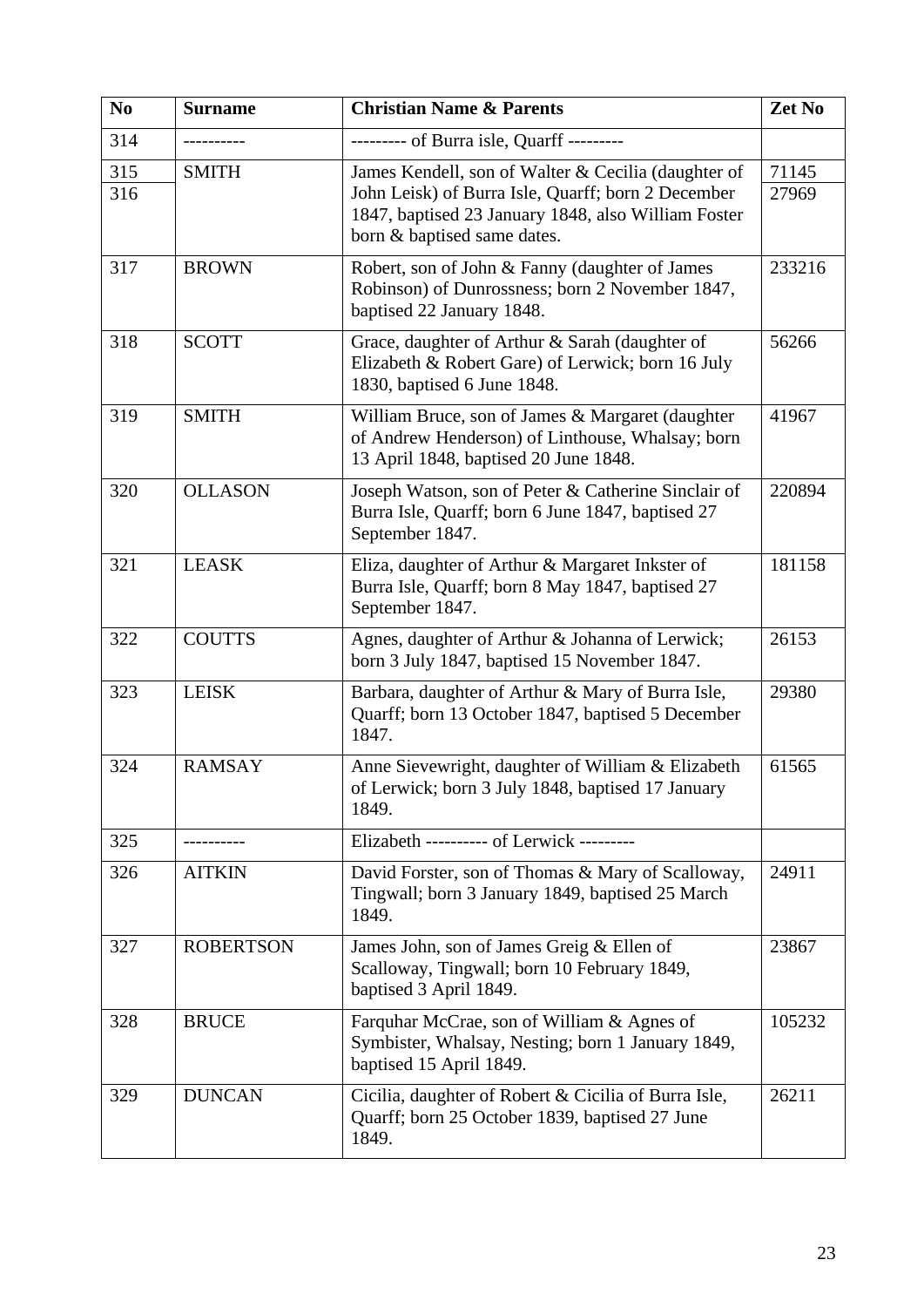| N <sub>0</sub> | <b>Surname</b>   | <b>Christian Name &amp; Parents</b>                                                                                                                                 | Zet No |
|----------------|------------------|---------------------------------------------------------------------------------------------------------------------------------------------------------------------|--------|
| 330            | <b>DUNCAN</b>    | Laurence, born 1 December 1841, James, born 19                                                                                                                      | 25212  |
| 331            |                  | April 1844, Jane, born 19 April 1844, Mary, born 10                                                                                                                 | 25214  |
| 332            |                  | September 1846, & Ann, born 1 March 1849 children                                                                                                                   | 25213  |
| 333            |                  | of Robert & Cicilia of Burra Isle, Quarff; all baptised                                                                                                             | 25215  |
| 334            |                  | 27 June 1849.                                                                                                                                                       | 25216  |
| 335            | <b>NICOLSON</b>  | Janet, daughter of Malcolm & Catherine of Lerwick;<br>born 21 September 1841, baptised 5 October 1841.                                                              | 57923  |
| 336            | <b>HALCROW</b>   | Ann, daughter of John & Margaret of Lerwick; born<br>28 Oct 1849, baptised 9 December 1849.                                                                         | 214596 |
| 337            | <b>CLARK</b>     | Robina Fordyce, daughter of James & Agness of<br>Lerwick; born 28 October 1849, baptised 6 January<br>1850.                                                         | 233221 |
| 338            | <b>RIDLAND</b>   | Mary, daughter of Robert & Johanna of Lerwick;<br>born 20 November 1849, baptised 20 January 1850.                                                                  | 58972  |
| 339            | <b>NICHOLSON</b> | William Thomas, son of Joshua & Ellen of Lerwick;<br>born 28 October 1849, baptised 20 January 1850.                                                                | 84003  |
| 340            | <b>HALCRO</b>    | Cicillia, daughter of Thomas & Cecillia of Lerwick;<br>born 6 December 1849, baptised 27 January 1850.                                                              | 199417 |
| 341            | <b>NICHOLSON</b> | Andrew Spence, son of Margaret and the late Thomas<br>of Lerwick; born 31 October 1849, baptised 10<br>February 1850.                                               | 80717  |
| 342            | <b>EDGAR</b>     | George Gillie, son of William Mowatt & Martha of<br>Lerwick; born 8 January 1850, baptised 31 March<br>1850.                                                        | 77186  |
| 343            | <b>SCOTT</b>     | Peter John, son of Peter & Robina of Lerwick; born<br>27 January 1850, baptised 3 April 1850.                                                                       | 103380 |
| 344            | <b>HICKS</b>     | Eliza Eulelia, daughter of Robert & Eliza of Lerwick;<br>born 13 February 1850, baptised 30 April 1850.                                                             | 63176  |
| 345            | <b>RAMSEY</b>    | William, son of William & Elizabeth of Lerwick;<br>born 18 February 1850, baptised 4 August 1850.                                                                   | 187952 |
| 346            | <b>HESK</b>      | Collins Charis, daughter of Rev Thompson, minister<br>in Lerwick & Emma Grace; born 22 November 1849,<br>baptised 16 June 1850.                                     | 233227 |
| 347            | <b>FAQUHAR</b>   | Joseph Kent, son of Daniel & Mary Jane of<br>Dunrossness; born 11 November 1849, baptised 14<br>June 1850.                                                          | 233232 |
| 348            | <b>ANDERSON</b>  | William Spence, son of Robert & Mary of Lerwick;<br>born 3 June 1850, baptised 10 September 1850.                                                                   | 46185  |
| 349            | <b>SINCLAIR</b>  | Margaret, daughter of Peter & Jane (daughter of<br>James Sinclair & Elizabeth Johnson) of Laxo,<br>Lunnasting; born 10 September 1850, baptised 12<br>January 1851. | 13525  |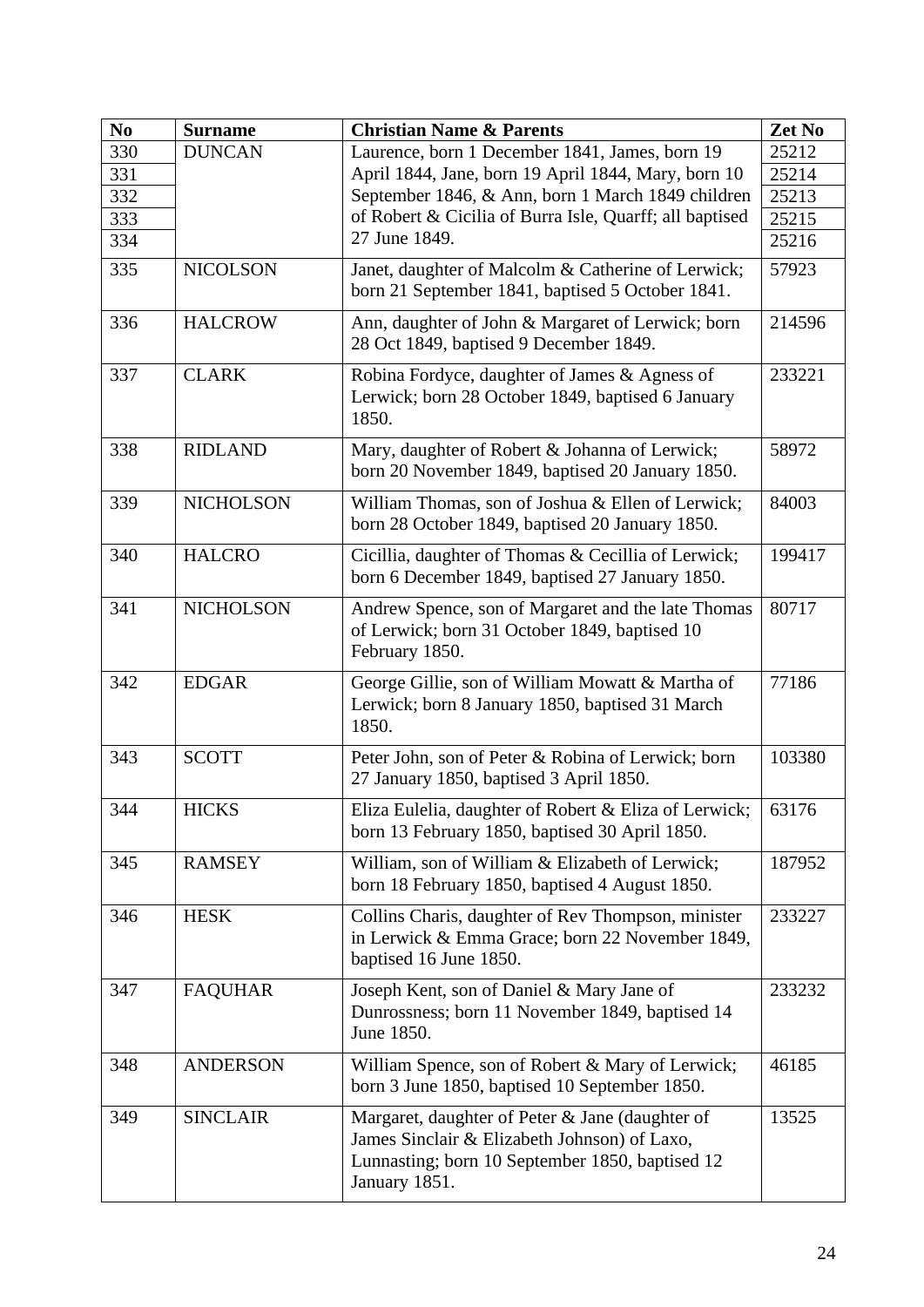| N <sub>0</sub> | <b>Surname</b>   | <b>Christian Name &amp; Parents</b>                                                                                                                                      | Zet No   |
|----------------|------------------|--------------------------------------------------------------------------------------------------------------------------------------------------------------------------|----------|
| 350            | <b>GOUDIE</b>    | Margaret, daughter of John & Grace of Lerwick; born<br>15 January 1850, baptised 7 November 1850.                                                                        | 233239   |
| 351            | <b>ROBERTSON</b> | Margaret Jessie, daughter of James Greig & Ellen of<br>Scalloway, Tingwall; born 8 September 1850,<br>baptised 6 November 1850.                                          | 23868    |
| 352            | <b>TWATT</b>     | Margaret, daughter of Arthur & Margaret of Papa<br>Stour, Sandness; born 12 November 1850 in Lerwick,<br>baptised 27 November 1850.                                      | 74766    |
| 353            | <b>COUTTS</b>    | William Foster, son of Arthur & Johanna of Lerwick;<br>born 14 October 1850, baptised 5 December 1850.                                                                   | 165190   |
| 354            | <b>IRVINE</b>    | Peter, son of Peter & Margaret of Lerwick; born 29<br>October 1847, baptised 2 January 1851.                                                                             | 217977   |
| 355            | <b>IRVINE</b>    | Ann, daughter of Peter & Margaret of Lerwick; born<br>16 November 1849, baptised 2 January 1851.                                                                         | 217978   |
| 356            | <b>LAING</b>     | Jessie, daughter of James & Janett of Lerwick; born<br>28 October 1850, baptised 28 January 1851.                                                                        | 183910   |
| 357            | <b>HALCROW</b>   | Jemima, daughter of Thomas & Cecilia of Lerwick;<br>born 15 June 1842, baptised 30 June 1842.                                                                            | 199416   |
| 358            | <b>GREEN</b>     | Joan, daughter of Robert & Helen of Lerwick; born 2<br>June 1850, baptised 28 July 1850.                                                                                 | 58957    |
| 359            | <b>LAIDLAW</b>   | Mary Ann, daughter of John & Jemima of Lerwick;<br>born 28 January 1851, baptised 18 March 1851.                                                                         | 218567   |
| 360            | <b>IRVINE</b>    | Robert Bell, born 19 July 1844, John Peterie, born 8<br>June 1847 & Magnus Spence, born 5 June 1849, sons<br>of Magnus & Agnes of Lerwick; all baptised 3 April<br>1851. | 57038    |
| 361            |                  |                                                                                                                                                                          | 108754   |
| 362            |                  |                                                                                                                                                                          | 108755   |
| 363            | <b>LEISK</b>     | Jane, daughter of Adam Leisk & Jane Irvine of<br>Lerwick; born 12 July 1838, baptised 3 April 1851.                                                                      | 233242   |
| 364            | <b>HALCROW</b>   | Thomas, son of Thomas & Cicilia of Lerwick; born 1<br>April 1851, baptised 4 May 1851.                                                                                   | 199418   |
| 365            | <b>HENRY</b>     | William, son of Laurence & Barbara of Gulberwick,<br>Lerwick; born 12 December 1850, baptised 6 April<br>1851.                                                           | 52604    |
| 366            | <b>SMITH</b>     | Emily Jane, daughter of John & Margaret of Lerwick;<br>born 24 February 1851, baptised 25 May 1851.                                                                      | $\gamma$ |
| 367            | <b>MURDOCK</b>   | Harriott Emily Edith, daughter of Robert & Mary of<br>Fort Charlotte, Lerwick; born ------ 1851, baptised 20<br>April 1851.                                              | 233251   |
| 368            | <b>GILLIE</b>    | William Mullay, son of John & Ann of Tingwall;<br>born 11 May 1851, baptised 31 August 1851.                                                                             | 222091   |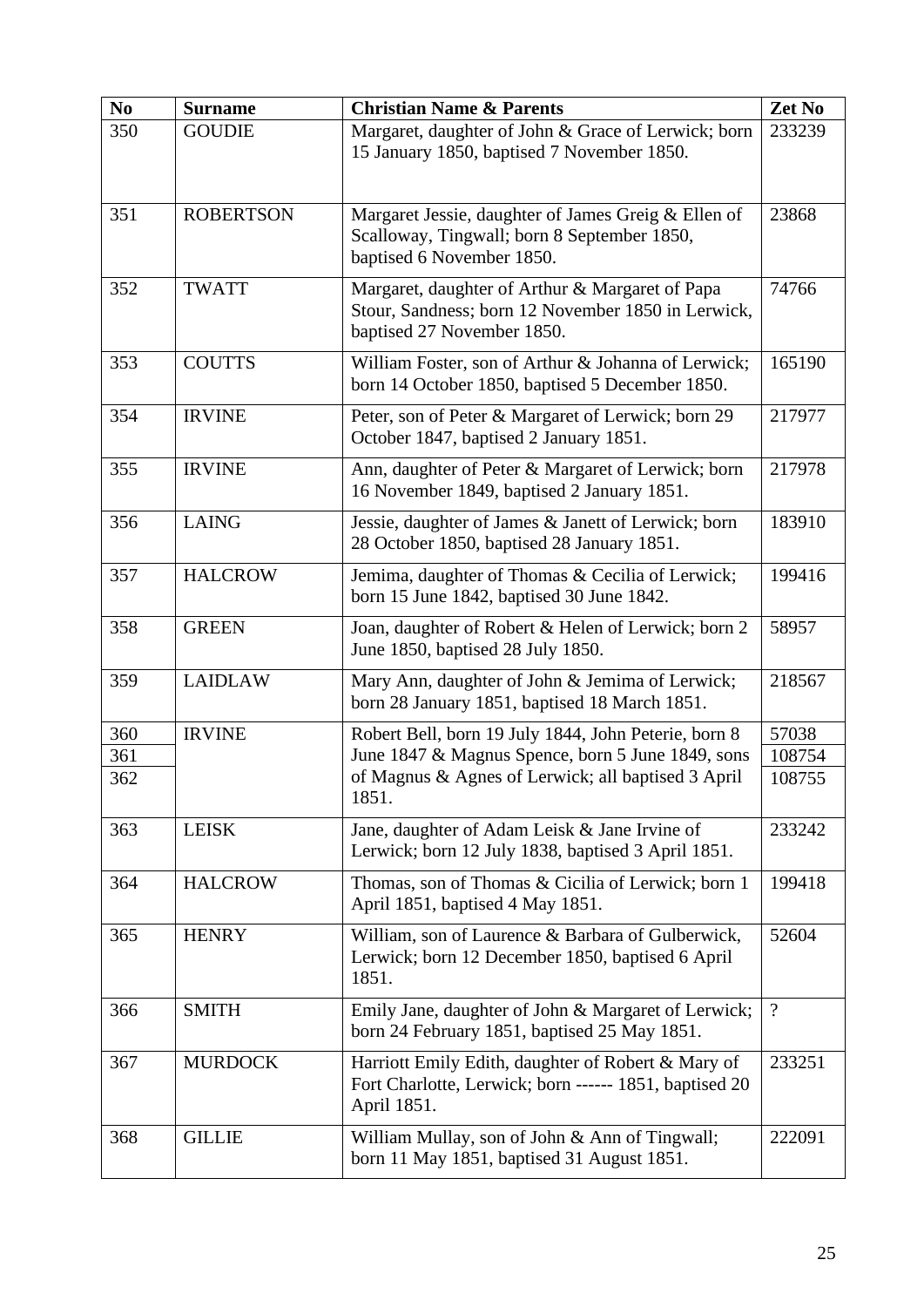| N <sub>0</sub> | <b>Surname</b>   | <b>Christian Name &amp; Parents</b>                                                                                                        | Zet No |
|----------------|------------------|--------------------------------------------------------------------------------------------------------------------------------------------|--------|
| 369            | <b>IRVINE</b>    | Ann Sieveright, daughter of Magnus & Agnes of<br>Lerwick; born 15 July 1851, baptised 31 August<br>1851.                                   | 70616  |
| 370            | <b>SMITH</b>     | Peter Leslie, son of Ross & Ann Eliza of Lerwick;<br>born 2 July 1851, baptised 7 September 1851.                                          | 58656  |
| 371            | <b>NICHOLSON</b> | Elizabeth Henry, daughter of Joshua & Ellen<br>Nicholson of Lerwick; born 19 November 1851,<br>baptised 14 October 1851 (sic).             | 84004  |
| 372            | <b>ARTHUR</b>    | Barbara, daughter of William & Mary (daughter of<br>John Donaldson) of Burra Voe, Yell; born 24 May<br>1849, baptised 24 August 1849.      | 39485  |
| 373            | <b>SMITH</b>     | Katharine Bruce, daughter of James & Margaret of<br>Whallsey; born 8 April 1850, baptised 20 May 1850.                                     | 41968  |
| 374            | <b>STOUT</b>     | Catherine Marjory, daughter of William & Ursilla of<br>Lerwick; born 8 August 1851, baptised 23 November<br>1851.                          | 231917 |
| 375            | <b>MOUATT</b>    | Thomas, son of Thomas & Ann of Lerwick; born 16<br>October 1851, baptised 27 December 1851.                                                | 187940 |
| 376            | <b>BROWN</b>     | Harriet Caroline, daughter of James & Jane of<br>Lerwick; born 11 October 1851, baptised 25 January<br>1852.                               | 222045 |
| 377            | <b>BRUCE</b>     | George Cole, son of William & Agnes of Symbister,<br>Whallsey; born ------- 1851, baptised 13 January<br>1852.                             | 105222 |
| 378            | <b>EDGAR</b>     | William Mouatt, son of William Mouatt & Martha of<br>Lerwick; born 17 February 1852, baptised 9 May<br>1852.                               | 233151 |
| 379            | <b>RIDLAND</b>   | James Findlay, son of Robert & Joanna of Lerwick;<br>born 23 February 1852, baptised 27 Apr 1852.                                          | 58973  |
| 380            | <b>LANCASTER</b> | Elizabeth Hunter, daughter of George & Ann of Hull,<br>county of Yorkshire; born 11 October 1851, baptised<br>21 May 1852.                 | 58662  |
| 381            | <b>JAMIESON</b>  | Catherine, daughter of James & Catherine, late of St<br>John's, New Brunswick, now in Sandwick; born 11<br>May 1852, baptised 23 May 1852. | 233258 |
| 382            | <b>HICK</b>      | Henry Ward, son of Robert & Eliza of Lerwick; born<br>13 May 1852, baptised 29 September 1852.                                             | 63177  |
| 383            | <b>GREEN</b>     | Helen, daughter of Robert & Helen of Lerwick; born<br>14 September 1844, baptised 6 October 1844.                                          | 172828 |
| 384            | <b>GREEN</b>     | Eliza, daughter of the same, born 14 October 1848,<br>baptised 17 November 1848.                                                           | 14664  |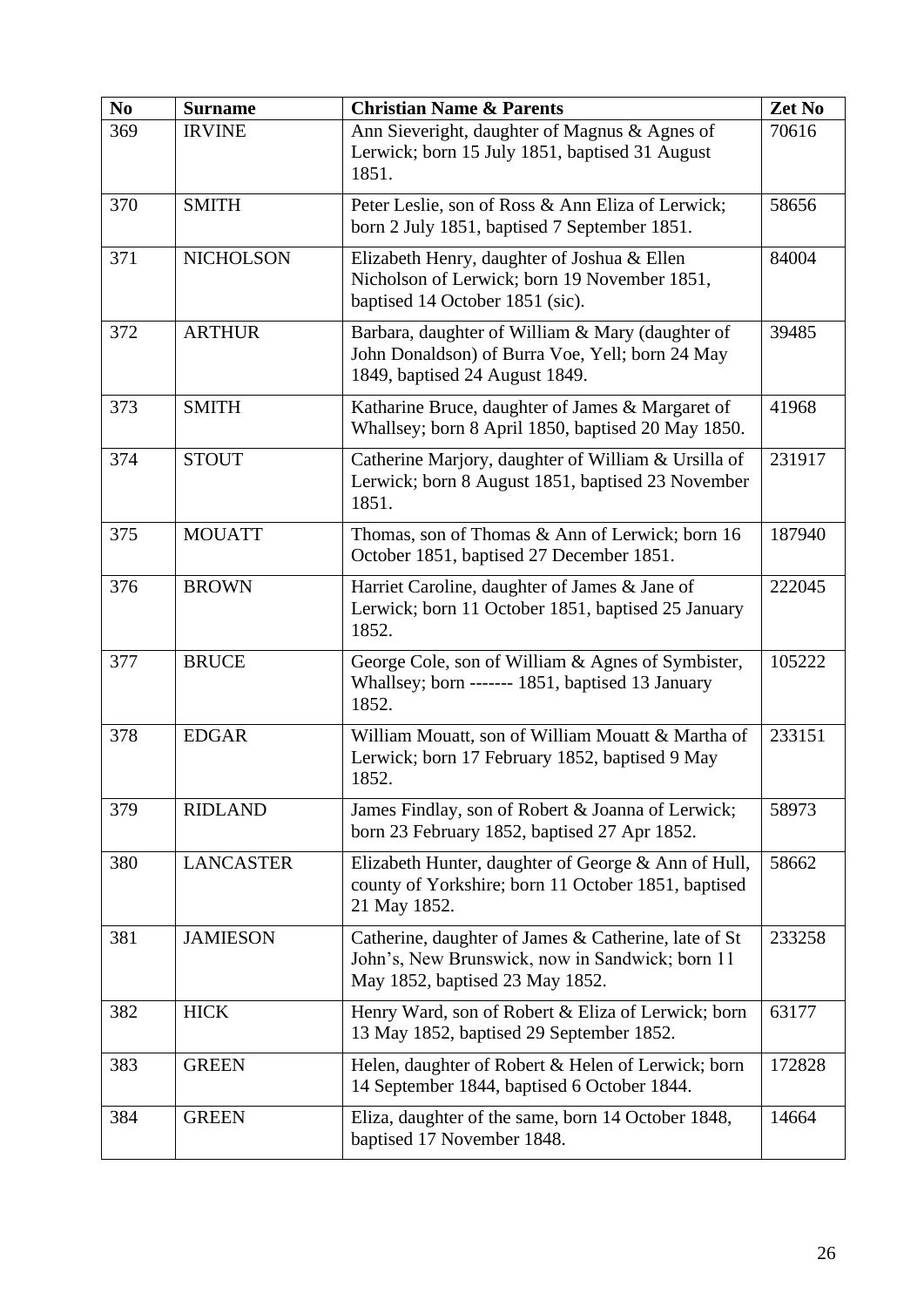| N <sub>0</sub> | <b>Surname</b>   | <b>Christian Name &amp; Parents</b>                                                                                  | Zet No   |
|----------------|------------------|----------------------------------------------------------------------------------------------------------------------|----------|
| 385            | <b>NICHOLSON</b> | Andrew, son of John & Isabella of Tingwall; born 25<br>January 1834, baptised 9 January 1853.                        | 57863    |
| 386            | <b>MULLAH</b>    | Arthur, son of Ellen Mullah, of Dunrossness; born 9<br>August 1835, baptised 9 January 1853.                         | 143468   |
| 387            | <b>ARTHUR</b>    | George, son of Michael & Lilias of Gilsbree,<br>Lunnasting; born 11 December 1852, baptised 16<br>January 1853.      | 30693    |
| 388            | <b>LEISK</b>     | Margaret Jane, daughter of Robert & Margaret of<br>Lerwick; born 14 April 1852, baptised 30 July 1852.               | 42846    |
| 389            | <b>PETERSON</b>  | Janet, born 27 September 1852, baptised 14<br>November 1852.                                                         | $\gamma$ |
| 390            | <b>IRVINE</b>    | Janet, daughter of George & Jane of Lerwick; born<br>22 March 1853, baptised 10 May 1853.                            | 233294   |
| 391            | <b>STOUTT</b>    | Christina Mary, daughter of Oliver & Louisa of<br>Lerwick; born 20 ---- 1853, baptised 15 May 1853.                  | 77536    |
| 392            | <b>MURDOCK</b>   | Eveline Adelaide, daughter of Robert & Mary of<br>Lerwick; born --------, baptised 22 April 1853.                    | 233252   |
| 393            | <b>SINCLAIR</b>  | Elizabeth, daughter of Peter & Jane of Laxo,<br>Lunnasting; born 24 April 1853, baptised 12 June<br>1853.            | 13526    |
| 394            | <b>LAIDLAW</b>   | William, son of John & Jemima of Lerwick, born 5<br>March 1853, baptised 23 June 1853.                               | 218571   |
| 395            | <b>STOUTT</b>    | John, son of William & Ursilla of Lerwick; born 22<br>May 1853, baptised 5 July 1853.                                | 233295   |
| 396            | <b>GREEN</b>     | Robert, son of Robert & Helen of Lerwick; born 10<br>February 1853, baptised 12 April, 1853.                         | 175479   |
| 397            | <b>SCOTT</b>     | Melina, daughter of Grace Scott of Lerwick; born 2<br>July 1853, baptised 25 Sept 1853.                              | $\gamma$ |
| 398            | <b>HENRY</b>     | Jean, daughter of Lawrence & Barbara of<br>Gulberwick, Lerwick; born 4 June 1853, baptised 12<br>November 1853.      | 108046   |
| 399            | <b>SMITH</b>     | Ann Elizabeth Arthurson, daughter of Ross & Ann<br>Eliza of Quarff; born 30 June 1853, baptised 31<br>October 1853.  | 58652    |
| 400            | <b>CHEYNE</b>    | Elizabeth Mary, daughter of William & Mary of<br>Lerwick; born 23 September 1852, baptised 10<br>December 1852.      | 64627    |
| 401            | <b>JAMIESON</b>  | Thomas, born 3 August 1848, baptised 15 September                                                                    | 121129   |
| 402            |                  | 1848, David, born 28 December 1850, baptised 14                                                                      | 121130   |
| 403            |                  | February 1851 & Mary, born 19 August 1853,<br>baptised 5 October 1853, children of Arthur &<br>Catherine of Lerwick. | 121131   |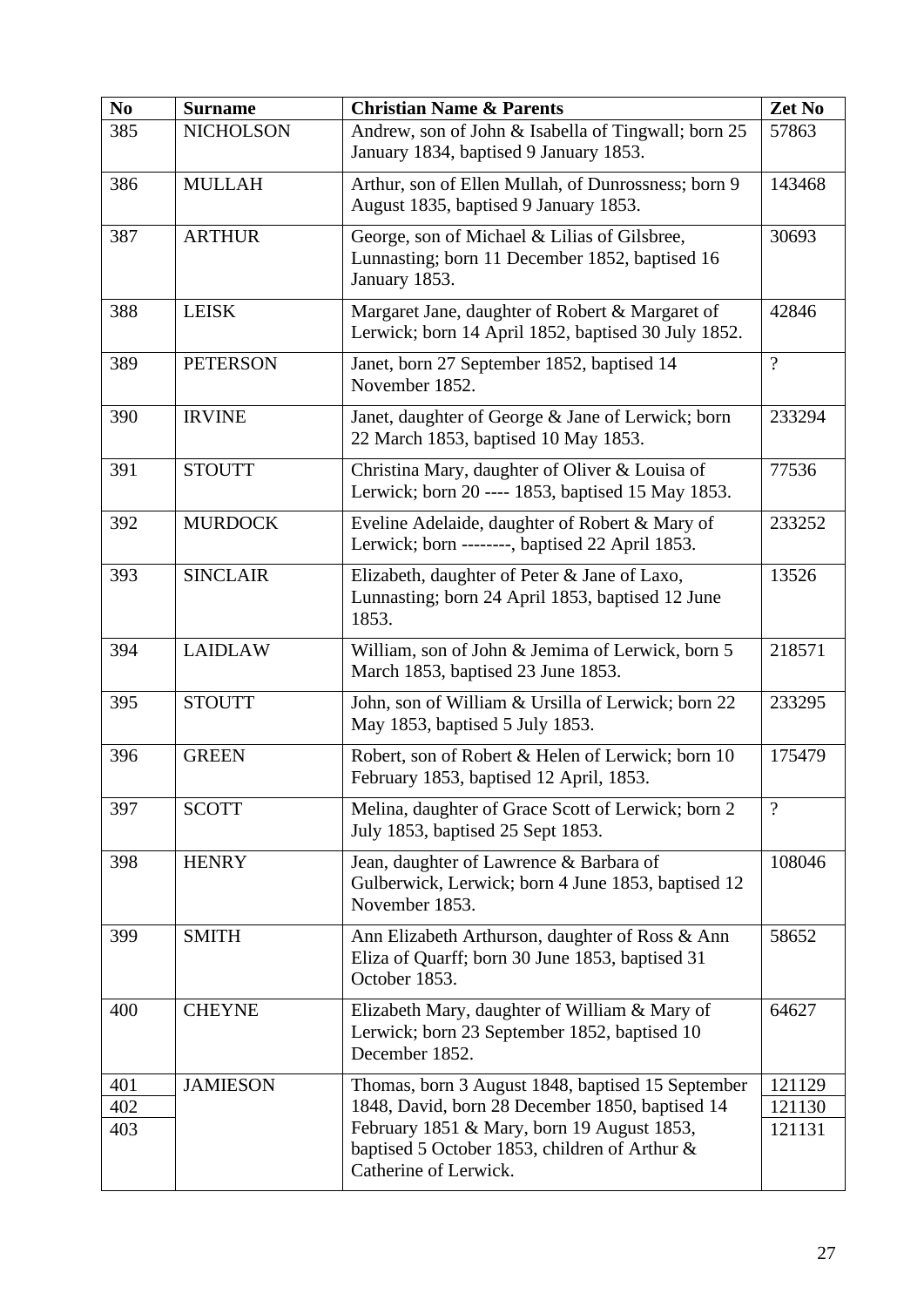| N <sub>0</sub> | <b>Surname</b>    | <b>Christian Name &amp; Parents</b>                                                                                       | Zet No   |
|----------------|-------------------|---------------------------------------------------------------------------------------------------------------------------|----------|
| 404            | <b>HUNTER</b>     | William, son of Jeremiah & Helen of Stromness,<br>Whiteness; born 11 September 1853, baptised 15<br>December 1853.        | 48371    |
| 405            | <b>SMITH</b>      | Lawrence, son of Elizabeth Smith of Gulberwick,<br>Lerwick; born 29 September 1853, baptised 12<br>November 1853.         | 233298   |
| 406            | <b>ARTHUR</b>     | Lesly, child of Thomas & Margaret of Strom,<br>Whiteness; born 22 October 1853, baptised 15<br>December 1853.             | 42905    |
| 407            | <b>SMITH</b>      | William, son of William & Jane of Lerwick; born 14<br>October 1853, baptised 3 March 1854.                                | 233301   |
| 408            | <b>WILLIAMSON</b> | William Pole, son of James & Barbara of Lerwick;<br>born 16 January 1854, baptised 15 April 1854.                         | $\gamma$ |
| 409            | <b>RIDLAND</b>    | Janet Binns, daughter of Robert & Joanna of<br>Lerwick; born 26 January 1854, baptised 20 April<br>1854.                  | 179421   |
| 410            | <b>SMITH</b>      | Christine, daughter of William & Elizabeth of<br>Ustaness, Whiteness, born 22 December 1853,<br>baptised 3 May 1854.      | 166400   |
| 411            | <b>ROBERTSON</b>  | Robert, son of Arthur & Margaret of Sound Side,<br>Whiteness, born 6 May 1853, baptised 3 May 1854.                       | 48502    |
| 412            | <b>STOUT</b>      | Samuel Dunn Hunter, son of Oliver & Louisa of<br>Lerwick; born 5 September 1854, baptised 29<br>October 1854.             | 77537    |
| 413            | <b>HENDERSON</b>  | Edward, son of James & Barbara of Lerwick; born 19<br>August 1854, baptised 8 October 1854.                               | 63593    |
| 414            | <b>MOUATT</b>     | Christina, daughter of Thomas & Ann of Lerwick,<br>born 28 August 1854, baptised 1 December 1854.                         | 187941   |
| 415            | <b>AITKIN</b>     | Christina, daughter of Thomas & Mary of Oswick,<br>Sandwick; born 18 May 1841, baptised ---- July<br>1841.                | $\gamma$ |
| 416            | <b>AITKIN</b>     | William, son of Thomas & Mary of Scalloway,<br>Tingwall; born 7 August 1852, baptised ----<br>September 1852.             | 103030   |
| 417            | <b>PARSONSON</b>  | William George, son of Elizabeth & William,<br>minister, of Lerwick; born 15 November 1854,<br>baptised 25 December 1854. | 192125   |
| 418            | <b>ARTHUR</b>     | Erasmus, son of Thomas & Margaret of Stromfirth,<br>Weisdale; born -------, baptised 5 February 1855.                     | 42906    |
| 419            | <b>AITKIN</b>     | Mary, daughter of Thomas & Mary of Setter,<br>Gulberwick; born 8 November 1854, baptised 29<br>January 1855.              | 22786    |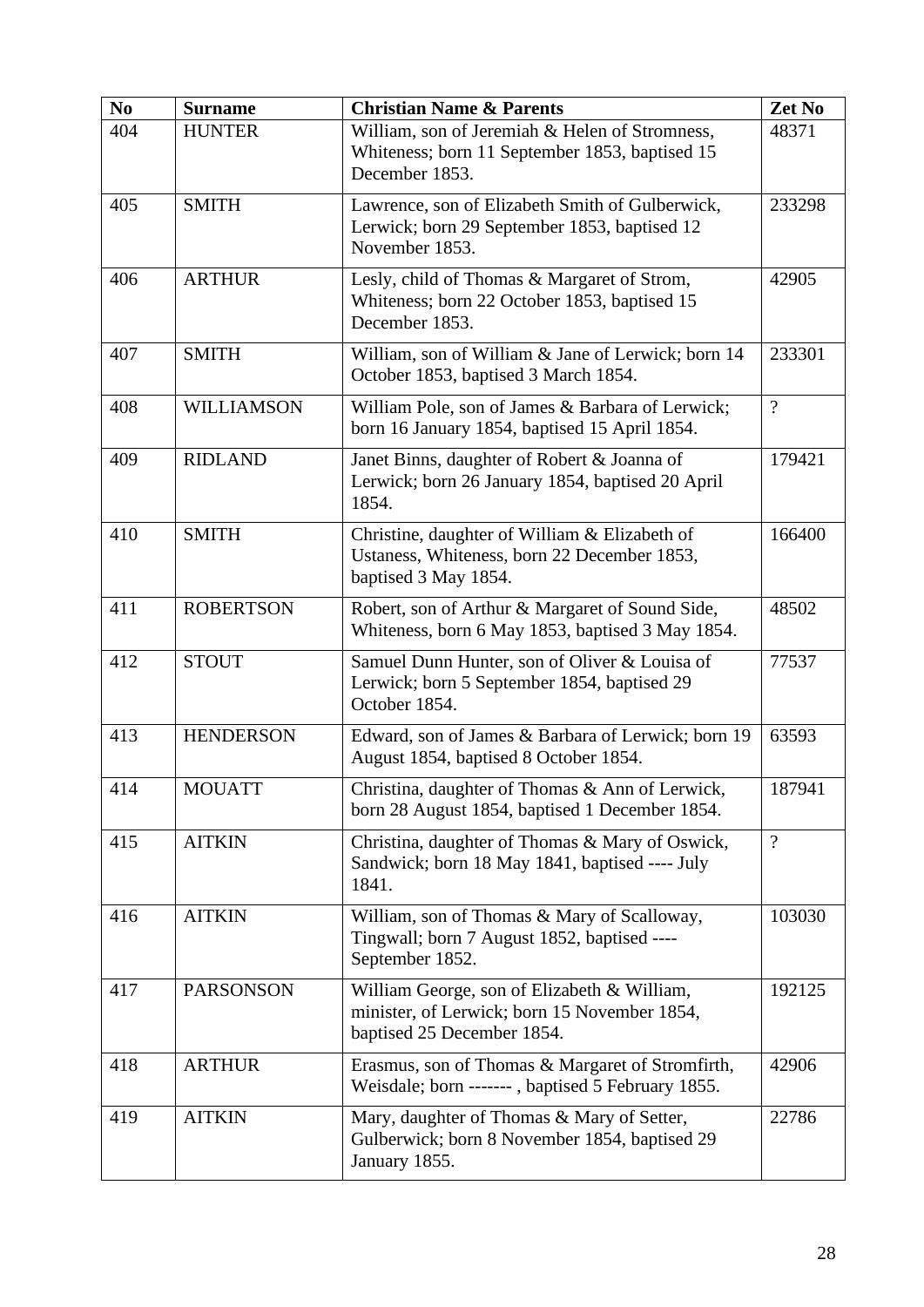| N <sub>0</sub>  | <b>Surname</b>                | <b>Christian Name &amp; Parents</b>                                                                                                      | Zet No         |
|-----------------|-------------------------------|------------------------------------------------------------------------------------------------------------------------------------------|----------------|
| 420             | <b>PETRIE</b>                 | William, son of John & Mary of Fox Lane, Lerwick;<br>born 12 February 1855, baptised 1 April 1855.                                       | 46540          |
| 421             | <b>COUTTS</b>                 | Margaret, daughter of Arthur & Joanna of Lerwick;<br>born 11 June 1854, baptised ----- July 1854.                                        | 26154          |
| 422             | <b>NICOLSON</b>               | Mary Margaret, daughter of Malcolm & Janet of<br>Lerwick; born 11 November 1854, baptised 6 May<br>1855.                                 | $\overline{?}$ |
| Post 1855 until |                               |                                                                                                                                          |                |
| 477             | <b>HALCROW</b>                | William John, son of William & Jane of Lerwick;<br>born 16 June 1850, baptised 21 April 1858.                                            | $\gamma$       |
| 481             | <b>BROWN</b>                  | Ann Brown of Trondra, born 31 January 1835,<br>baptised 21 March 1858.                                                                   | 52251          |
| 482             | <b>LAURENCE</b>               | Mary Laurence of Trondra, born 30 March 1840,<br>baptised 21 March 1858.                                                                 | $\gamma$       |
| 508             | <b>IRVINE</b>                 | (Blank) of William & Christina of Grinds, Trondra,<br>Tingwall; born 8 September 1859, baptised 28<br>January 1860.                      | 26240          |
|                 | Gap at 523 recommences at 126 |                                                                                                                                          |                |
| 136             | <b>CHRISTIE</b>               | Catherine, daughter of James & Sarah Inkster of<br>Burra Isle, Quarff, born 4 November 1842, baptised<br>31 March 1861.                  | 26584          |
| 156             | <b>MONCRIEFF</b>              | Margaret Johanna, daughter of Robert & Margaret<br>Garriock of Scalloway, Tingwall; born 15 December<br>1842, baptised 16 December 1861. | 204069         |
| 202             | <b>GOODLAD</b>                | Mary, daughter of John & Mary of Scalloway,<br>Tingwall; age 24, baptised 22 May 1863.                                                   | 27184          |
| 206             | <b>FRASER</b>                 | Henry, son of Andrew & Catherine of Scalloway,<br>Tingwall; born ------ February 1846, baptised 9<br>August 1863.                        | 233302         |
| 224             | <b>IRVINE</b>                 | Jemima, daughter of Peter & Margaret of Lerwick;<br>born 29 November 1852, baptised 6 January 1864.                                      | 180731         |
| 228             | <b>ROBERTSON</b>              | Robert, of Gulberwick, Lerwick; age 40, baptised 25<br>February 1864.                                                                    | 13195          |
| 593             | <b>SINCLAIR</b>               | Christina, (father unknown), of Gunhouse,<br>Lunnasting; born 22 May 1853, baptised 24 July<br>1870.                                     | 34755          |
| 629             | <b>IRVINE</b>                 | Helen, daughter of Gavin & Margaret of<br>Ramnabanks, Dunrossness; born 14 February 1854,<br>baptised 28 March 1873.                     | 112630         |
| 634             | <b>BROWN</b>                  | Margaret (illegitimate), daughter of Jane Brown of<br>Lerwick; born 4 November 1851, baptised 24 April<br>1873.                          | 111936         |